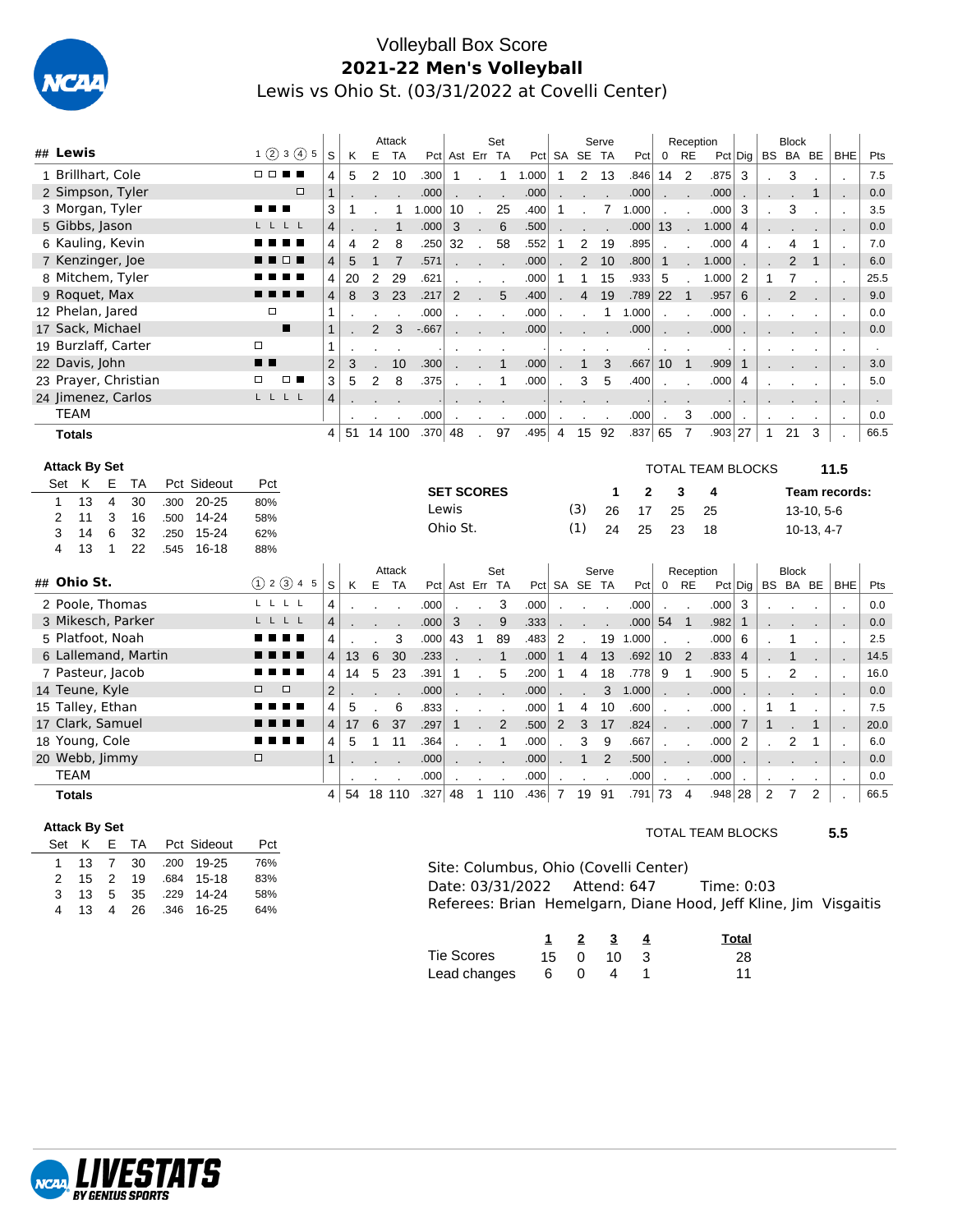

## Play-by-Play Summary (1st set) Lewis vs Ohio St. (03/31/2022 at Covelli Center) **2021-22 Men's Volleyball**

LEW: 3 Morgan, T; 6 Kauling, K; 7 Kenzinger, J; 8 Mitchem, T; 9 Roquet, M; 22 Davis, J; libero 5 Gibbs, J; libero 24 Jimenez, C. OSU: 5 Platfoot, Noah; 6 Lallemand, Martin; 7 Pasteur, Jacob; 15 Talley, Ethan; 18 Young, Cole; 17 Clark, Samuel; libero 3 Mikesch, Parker; libero 2 Poole, 0-1 [5 Platfoot, Noah] Attack Error by 7 Pasteur, Jacob (from 2 Poole, Thomas). 1-1 [6 Kauling, Kevin] Kill by 7 Pasteur, Jacob (from 5 Platfoot, Noah). 2-1 [7 Pasteur, Jacob] Kill by 6 Lallemand, Martin. 2-2 [7 Pasteur, Jacob] Service Error. 3-2 [9 Roquet, Max] Service Error. 3-3 [18 Young, Cole] Service Error. 4-3 [8 Mitchem, Tyler] Kill by 6 Lallemand, Martin (from 5 Platfoot, Noah). 4-4 [17 Clark, Samuel] Kill by 7 Kenzinger, Joe (from 6 Kauling, Kevin). 4-5 [3 Morgan, Tyler] Service Ace (6 Lallemand, Martin). 5-5 [3 Morgan, Tyler] Kill by 17 Clark, Samuel (from 5 Platfoot, Noah). 5-6 [6 Lallemand, Martin] Kill by 6 Kauling, Kevin (from 3 Morgan, Tyler). 6-6 [22 Davis, John] Attack Error by 7 Kenzinger, Joe (block by 15 Talley, Ethan). Unsuccessful Challenge by Lewis, score confirmed. 6-7 [15 Talley, Ethan] Kill by 9 Roquet, Max (from 3 Morgan, Tyler). 6-8 [7 Kenzinger, Joe] Attack Error by 7 Pasteur, Jacob (block by 8 Mitchem, Tyler; 6 Kauling, Kevin). 7-8 [7 Kenzinger, Joe] Kill by 18 Young, Cole (from 5 Platfoot, Noah). 7-9 [5 Platfoot, Noah] Kill by 8 Mitchem, Tyler (from 3 Morgan, Tyler). 7-10 [6 Kauling, Kevin] Attack Error by 17 Clark, Samuel (block by 9 Roquet, Max; 8 Mitchem, Tyler; 3 Morgan, Tyler). 8-10 [6 Kauling, Kevin] Kill by 7 Pasteur, Jacob (from 3 Mikesch, Parker). 8-11 [7 Pasteur, Jacob] Kill by 9 Roquet, Max (from 6 Kauling, Kevin). 9-11 [9 Roquet, Max] Kill by 6 Lallemand, Martin (from 5 Platfoot, Noah). 9-12 [18 Young, Cole] Kill by 8 Mitchem, Tyler (from 6 Kauling, Kevin). 10-12 [8 Mitchem, Tyler] Kill by 6 Lallemand, Martin (from 5 Platfoot, Noah). 11-12 [17 Clark, Samuel] Kill by 6 Lallemand, Martin (from 5 Platfoot, Noah). 11-12 Substitution: 1 Brillhart, Cole. 11-13 [17 Clark, Samuel] Kill by 7 Kenzinger, Joe (from 6 Kauling, Kevin). 12-13 [1 Brillhart, Cole] Kill by 17 Clark, Samuel (from 5 Platfoot, Noah). 12-14 [6 Lallemand, Martin] Kill by 22 Davis, John (from 6 Kauling, Kevin). 13-14 [22 Davis, John] Service Error. 13-15 [15 Talley, Ethan] Kill by 1 Brillhart, Cole (from 6 Kauling, Kevin). 13-15 Substitution: 23 Prayer, Christian. 14-15 [23 Prayer, Christian] Service Error. 14-16 [5 Platfoot, Noah] Kill by 8 Mitchem, Tyler (from 6 Kauling, Kevin). 15-16 [6 Kauling, Kevin] Attack Error by 9 Roquet, Max (from 5 Gibbs, Jason). 16-16 [7 Pasteur, Jacob] Service Ace (1 Brillhart, Cole). 16-17 [7 Pasteur, Jacob] Kill by 8 Mitchem, Tyler (from 6 Kauling, Kevin). 17-17 [9 Roquet, Max] Service Error. 17-17 Substitution: 20 Webb, Jimmy. 18-17 [20 Webb, Jimmy] Attack Error by 8 Mitchem, Tyler. 18-18 [20 Webb, Jimmy] Service Error. 18-18 Substitution: 19 Burzlaff, Carter. 18-19 [8 Mitchem, Tyler] Attack Error by 17 Clark, Samuel (from 5 Platfoot, Noah). 19-19 [8 Mitchem, Tyler] Service Error. 19-20 [17 Clark, Samuel] Attack Error by 6 Lallemand, Martin (block by 7 Kenzinger, Joe; 3 Morgan, Tyler). 20-20 [3 Morgan, Tyler] Kill by 17 Clark, Samuel (from 5 Platfoot, Noah). 20-21 [6 Lallemand, Martin] Service Error. 21-21 [22 Davis, John] Kill by 7 Pasteur, Jacob (from 17 Clark, Samuel). 21-21 Substitution: 14 Teune, Kyle. 21-22 [14 Teune, Kyle] Attack Error by 6 Lallemand, Martin (from 7 Pasteur, Jacob). 22-22 [7 Kenzinger, Joe] Attack Error by 9 Roquet, Max (block by 7 Pasteur, Jacob; 18 Young, Cole; 5 Platfoot, Noah). 22-23 [5 Platfoot, Noah] Kill by 8 Mitchem, Tyler. 23-23 [6 Kauling, Kevin] Service Error. *Timeout Lewis* 24-23 [7 Pasteur, Jacob] Kill by 17 Clark, Samuel (from 5 Platfoot, Noah). *Timeout Lewis* 24-24 [7 Pasteur, Jacob] Service Error. 24-25 [9 Roquet, Max] Kill by 22 Davis, John (from 9 Roquet, Max).

*Timeout Ohio St.*

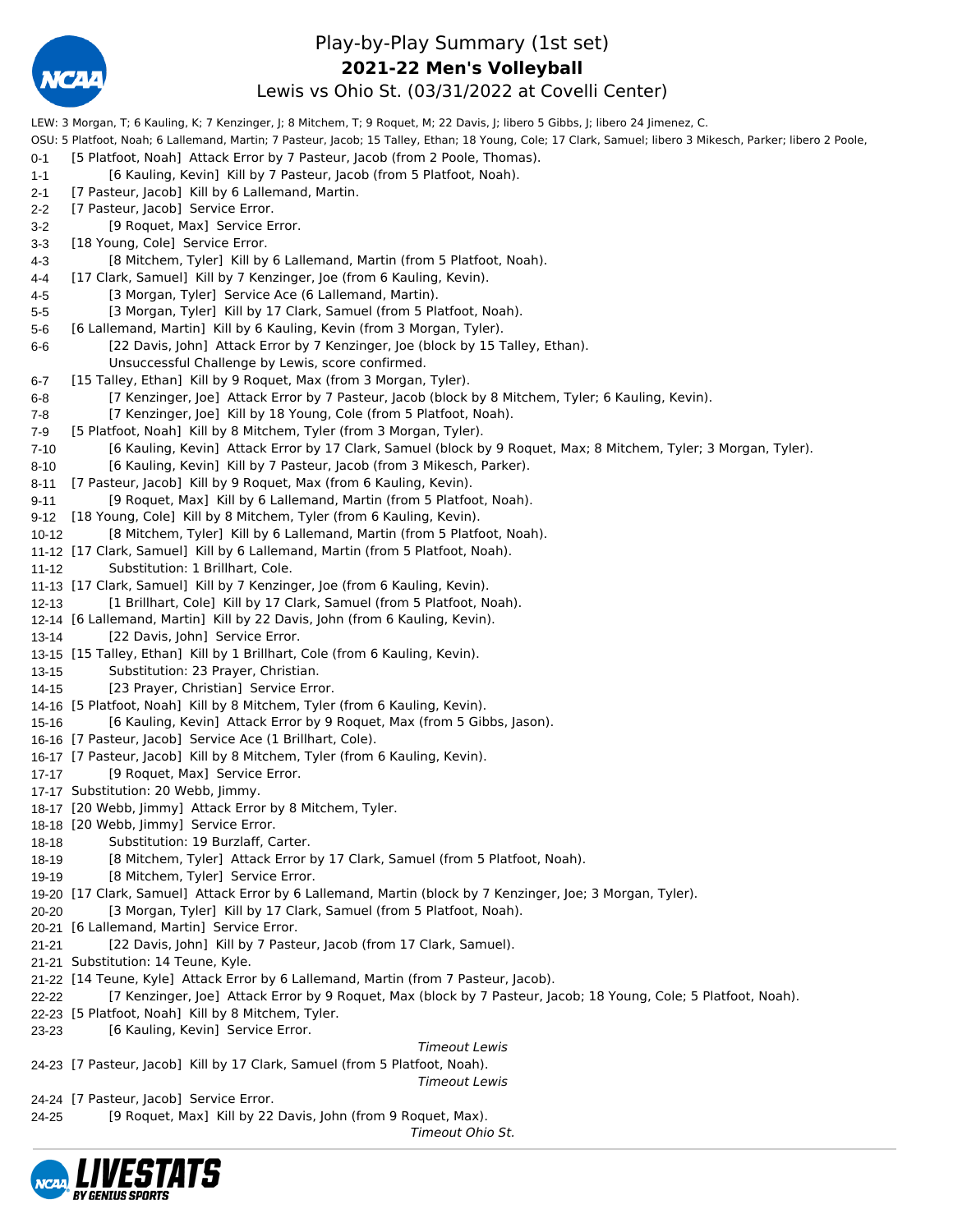

Play-by-Play Summary (1st set) Lewis vs Ohio St. (03/31/2022 at Covelli Center) **2021-22 Men's Volleyball**

24-26 [9 Roquet, Max] Attack Error by 17 Clark, Samuel (from 5 Platfoot, Noah).

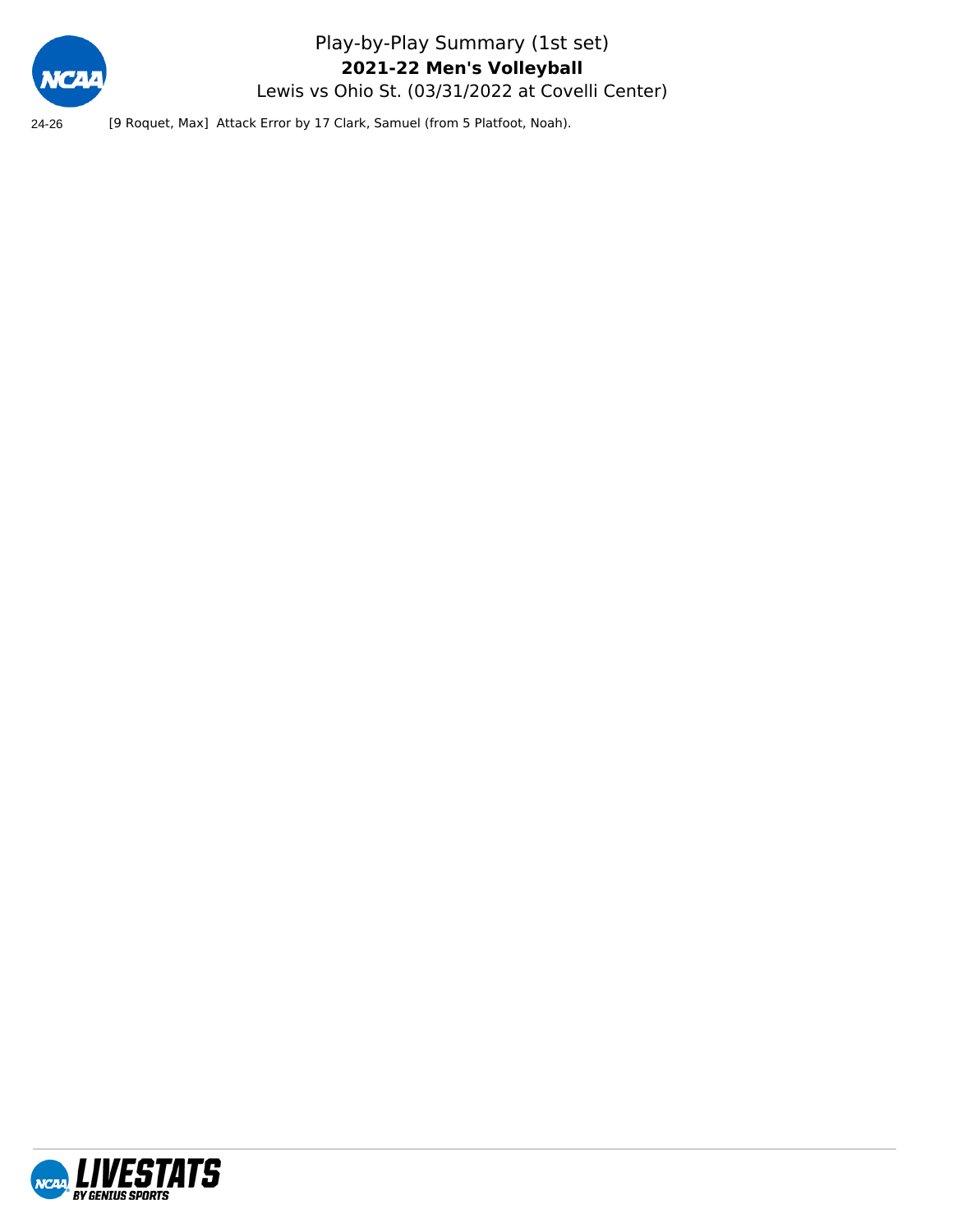

## Match Report - Set 1 **2021-22 Men's Volleyball** Lewis vs Ohio St. (03/31/2022 at Covelli Center)

| ## Lewis |               |                                   |                |                      |      |             |               |                                        |                | Attack                   |                |                   |                | Set                      |              |                |                  | Serve                         |                                       |                 | Reception      |                                                                  |                          |              | <b>Block</b>   |              |                          |                      |
|----------|---------------|-----------------------------------|----------------|----------------------|------|-------------|---------------|----------------------------------------|----------------|--------------------------|----------------|-------------------|----------------|--------------------------|--------------|----------------|------------------|-------------------------------|---------------------------------------|-----------------|----------------|------------------------------------------------------------------|--------------------------|--------------|----------------|--------------|--------------------------|----------------------|
|          |               |                                   |                |                      |      |             | 1 2 3 4 5     | S<br>Κ                                 |                | E TA                     |                | Pct Ast Err TA    |                |                          | Pct          |                | SA SE TA         |                               | Pct                                   | $\mathbf 0$     | <b>RE</b>      |                                                                  | $Pct$ Dig                |              | BS BA BE       |              | <b>BHE</b>               | Pts                  |
|          |               | 1 Brillhart, Cole                 |                |                      |      |             | $\Box$<br>п   | 1<br>$\mathbf{1}$                      |                | $\mathbf{1}$             | 1.000          |                   |                | $\overline{a}$           | .000         |                |                  |                               | 1 1.000                               | $\mathbf{1}$    | $\mathbf{1}$   | .500                                                             |                          |              |                |              | $\overline{a}$           | 1.0                  |
|          |               | 3 Morgan, Tyler<br>5 Gibbs, Jason |                |                      |      |             | L             | 1<br>1                                 |                |                          | .000           | 3                 | ÷.             | 9                        | .333         | $\mathbf{1}$   |                  | 3                             | 1.000                                 |                 |                | .000                                                             | $\mathbf{1}$             |              | $\overline{2}$ |              |                          | 2.0<br>0.0           |
|          |               | 6 Kauling, Kevin                  |                |                      |      |             | г             |                                        |                | $\mathbf{1}$             | .000           | 8                 | $\overline{a}$ | $\overline{2}$           | .000         |                | $\mathbf{1}$     | $\overline{\phantom{a}}$<br>5 | .000<br>.800                          | 5               | $\sim$         | 1.000                                                            |                          |              | $\mathbf{1}$   |              | $\cdot$                  |                      |
|          |               | 7 Kenzinger, Joe                  |                |                      |      |             | п             | $\mathbf{1}$<br>$\mathbf{1}$<br>2<br>1 | 1              | $\mathbf{1}$<br>3        | 1.000<br>.333  |                   | $\mathbf{r}$   | 13                       | .615<br>.000 |                |                  | 3                             | 1.000                                 |                 |                | .000<br>.000                                                     | $\mathbf{1}$             |              | 1              | - 1          | ÷.                       | 1.5<br>2.5           |
|          |               |                                   |                | 8 Mitchem, Tyler     |      |             | п             | $\mathbf{1}$<br>5                      | $\mathbf{1}$   | 8                        | .500           |                   |                | $\overline{\phantom{a}}$ | .000         |                | $\mathbf{1}$     | $\overline{4}$                | .750                                  | $\cdot$<br>3    |                | 1.000                                                            | $\mathbf{1}$             | $\cdot$      | $\overline{2}$ |              | $\ddot{\phantom{a}}$     | 6.0                  |
|          |               | 9 Roquet, Max                     |                |                      |      |             | п             | 1<br>2                                 | $\overline{c}$ | $\overline{7}$           | .000           | $\mathbf{1}$      |                | $\overline{c}$           | .500         |                | $\boldsymbol{2}$ | 5                             | .600                                  | 5               |                | 1.000                                                            | $\overline{4}$           |              | 1              |              | $\overline{\phantom{a}}$ | 2.5                  |
|          |               |                                   |                | 19 Burzlaff, Carter  |      |             | $\Box$        | $\mathbf{1}$                           |                |                          |                |                   |                |                          |              |                |                  |                               |                                       |                 |                |                                                                  |                          |              |                |              | $\cdot$                  | $\sim$               |
|          |               | 22 Davis, John                    |                |                      |      |             | п             | 1<br>2                                 |                | 9                        | .222           |                   |                | 1                        | .000         |                | 1                | 3                             | .667                                  | 5               |                | 1.000                                                            | $\mathbf{1}$             |              |                |              | $\ddot{\phantom{a}}$     | 2.0                  |
|          |               |                                   |                | 23 Prayer, Christian |      |             | $\Box$        | $\mathbf{1}$                           |                |                          | .000           |                   |                |                          | .000         |                | $\mathbf{1}$     | $\overline{1}$                | .000                                  |                 |                | .000                                                             |                          |              |                |              |                          | 0.0                  |
|          |               |                                   |                | 24 Jimenez, Carlos   |      |             | L             | 1                                      |                |                          |                |                   |                |                          |              |                |                  |                               |                                       |                 |                |                                                                  |                          |              |                |              | $\overline{a}$           | $\ddot{\phantom{a}}$ |
|          | <b>TEAM</b>   |                                   |                |                      |      |             |               |                                        |                |                          | .000           |                   |                |                          | .000         | $\overline{a}$ |                  |                               | .000                                  | $\cdot$         |                | .000                                                             | $\overline{\phantom{a}}$ |              |                |              | $\overline{a}$           | 0.0                  |
|          |               | <b>Totals</b>                     |                |                      |      |             |               | 13<br>4                                | 4              | 30                       | .300 12        |                   | $\mathcal{L}$  | 27                       | .444         | $\mathbf{1}$   | 6                | 25                            | .760 19                               |                 | $\overline{1}$ | .950                                                             | 8                        |              | 7              |              |                          | 17.5                 |
|          |               |                                   |                |                      |      |             |               |                                        |                |                          |                |                   |                |                          |              |                |                  |                               |                                       |                 |                |                                                                  |                          |              |                |              |                          |                      |
|          |               | <b>Attack By Set</b>              |                |                      |      |             |               |                                        |                |                          |                |                   |                |                          |              |                |                  |                               |                                       |                 |                | <b>TOTAL TEAM BLOCKS</b>                                         |                          |              |                |              | 3.5                      |                      |
|          | Set           | K                                 | E              | TA                   |      | Pct Sideout | Pct           |                                        |                |                          |                | <b>SET SCORES</b> |                |                          |              |                |                  | 1                             | $\mathbf{2}$                          |                 | 3              | 4                                                                |                          |              |                |              | Team records:            |                      |
|          | 1             | 13                                | $\overline{4}$ | 30                   | .300 | $20 - 25$   | 80%           |                                        |                |                          |                | Lewis             |                |                          |              |                | (3)              | 26                            | 17                                    | 25              |                | 25                                                               |                          |              |                | $13-10, 5-6$ |                          |                      |
|          | 2             | 11                                | 3              | 16                   | .500 | 14-24       | 58%           |                                        |                |                          |                | Ohio St.          |                |                          |              |                | (1)              | 24                            | 25                                    | 23              |                | 18                                                               |                          |              |                |              |                          |                      |
|          | 3             | 14                                | 6              | 32                   | .250 | 15-24       | 62%           |                                        |                |                          |                |                   |                |                          |              |                |                  |                               |                                       |                 |                |                                                                  |                          |              |                | $10-13, 4-7$ |                          |                      |
|          | 4             | 13                                | 1              | 22                   | .545 | 16-18       | 88%           |                                        |                |                          |                |                   |                |                          |              |                |                  |                               |                                       |                 |                |                                                                  |                          |              |                |              |                          |                      |
|          |               |                                   |                |                      |      |             |               |                                        |                | Attack                   |                |                   |                | Set                      |              |                |                  | Serve                         |                                       |                 | Reception      |                                                                  |                          |              | <b>Block</b>   |              |                          |                      |
|          |               |                                   |                |                      |      |             |               |                                        |                |                          |                |                   |                |                          |              |                |                  |                               |                                       |                 |                |                                                                  |                          |              |                |              |                          |                      |
|          |               | ## Ohio St.                       |                |                      |      |             | $(1)$ 2 3 4 5 | $\mathbb S$<br>Κ                       |                | E TA                     |                | Pct Ast Err TA    |                |                          |              |                | Pct SA SE TA     |                               | Pct                                   | $0$ RE          |                |                                                                  | $Pct $ Dig $ $           |              | BS BA BE BHE   |              |                          | Pts                  |
|          |               |                                   |                | 2 Poole, Thomas      |      |             | L             | 1                                      |                | $\overline{\phantom{a}}$ | .000           |                   | L.             | $\overline{2}$           | .000         |                |                  | $\sim$                        | .000                                  | $\mathbf{r}$    | $\mathbf{r}$   | .000                                                             |                          |              |                |              |                          | 0.0                  |
|          |               |                                   |                | 3 Mikesch, Parker    |      |             |               | 1                                      |                |                          | .000           | $\mathbf{1}$      |                | $\overline{2}$           | .500         |                |                  |                               | .000                                  | 10 <sup>1</sup> | $\cdot$        | 1.000                                                            | $\mathbf{1}$             |              |                |              | $\cdot$                  | 0.0                  |
|          |               | 5 Platfoot, Noah                  |                |                      |      |             | ∎             | 1                                      |                | $\overline{\phantom{a}}$ | .000           | 10                | $\overline{a}$ | 24                       | .417         |                |                  | 4                             | 1.000                                 |                 |                | .000                                                             | 2                        |              | 1              |              | $\overline{a}$           | 0.5                  |
|          |               |                                   |                | 6 Lallemand, Martin  |      |             | п             | $\mathbf{1}$<br>5                      | $\overline{2}$ | 11                       | .273           |                   |                |                          | .000         |                | $\mathbf{1}$     | 3                             | .667                                  | $\overline{7}$  | $\bigg $       | .875                                                             | $\mathbf{1}$             |              |                |              | $\sim$                   | 5.0                  |
|          |               | 7 Pasteur, Jacob                  |                |                      |      |             | п             | 1<br>3                                 | 2              | $\overline{7}$           | .143           |                   |                | $\mathbf{1}$             | .000         | 1              | $\overline{2}$   | $\boldsymbol{7}$              | .714                                  | $\mathbf{1}$    |                | 1.000                                                            | 3                        |              | 1              |              | $\ddot{\phantom{a}}$     | 4.5                  |
|          |               | 14 Teune, Kyle                    |                |                      |      |             | $\Box$        | $\mathbf{1}$                           |                |                          | .000           |                   |                |                          | .000         |                |                  | 1                             | 1.000                                 |                 |                | .000                                                             |                          |              |                |              | ٠.                       | 0.0                  |
|          |               | 15 Talley, Ethan                  |                |                      |      |             | п             | 1                                      |                |                          | .000           |                   |                |                          | .000         |                |                  | $\overline{2}$                | 1.000                                 | $\overline{a}$  |                | .000                                                             |                          | 1            |                |              | $\ddot{\phantom{a}}$     | 1.0                  |
|          |               | 17 Clark, Samuel                  |                |                      |      |             | п             | $\mathbf{1}$<br>$\overline{4}$         | 3              | 11                       | .091           | $\mathbf{1}$      |                | $\mathbf{1}$             | 1.000        |                |                  | $\overline{4}$                | 1.000                                 |                 |                | .000                                                             | 3                        |              |                |              | $\blacksquare$           | 4.0                  |
|          |               | 18 Young, Cole                    |                |                      |      |             | п             | 1<br>1                                 |                | $\mathbf{1}$             | 1.000          |                   |                |                          | .000         |                | $\mathbf 1$      | $\overline{2}$                | .500                                  |                 |                | .000                                                             | $\mathbf{1}$             |              | $\mathbf{1}$   |              | $\overline{\phantom{a}}$ | 1.5                  |
|          |               | 20 Webb, Jimmy                    |                |                      |      |             | $\Box$        | $\mathbf{1}$                           |                |                          | .000           |                   |                |                          | .000         |                | $\mathbf{1}$     | $\overline{2}$                | .500                                  |                 |                | .000                                                             |                          |              |                |              |                          | 0.0                  |
|          | <b>TEAM</b>   |                                   |                |                      |      |             |               |                                        |                |                          | .000           |                   |                |                          | .000         |                |                  |                               | .000                                  |                 |                | .000                                                             |                          |              |                |              |                          | 0.0                  |
|          | <b>Totals</b> |                                   |                |                      |      |             |               | 13<br>4                                | $\overline{7}$ | 30                       | $.200 \mid 12$ |                   |                | 30                       | .400         | $\mathbf{1}$   | 5                | 25                            | $.800 $ 18                            |                 | $\overline{1}$ | .947 11                                                          |                          | $\mathbf{1}$ | 3              |              |                          | 16.5                 |
|          |               |                                   |                |                      |      |             |               |                                        |                |                          |                |                   |                |                          |              |                |                  |                               |                                       |                 |                |                                                                  |                          |              |                |              |                          |                      |
|          | Set           | <b>Attack By Set</b><br>K         | Е              | TA                   |      | Pct Sideout | Pct           |                                        |                |                          |                |                   |                |                          |              |                |                  |                               |                                       |                 |                | <b>TOTAL TEAM BLOCKS</b>                                         |                          |              |                |              | 2.5                      |                      |
|          | 1             | 13                                | $\overline{7}$ | 30                   | .200 | 19-25       | 76%           |                                        |                |                          |                |                   |                |                          |              |                |                  |                               |                                       |                 |                |                                                                  |                          |              |                |              |                          |                      |
|          | 2             | 15                                | 2              | 19                   | .684 | $15 - 18$   | 83%           |                                        |                |                          |                |                   |                |                          |              |                |                  |                               | Site: Columbus, Ohio (Covelli Center) |                 |                |                                                                  |                          |              |                |              |                          |                      |
|          | 3             | 13                                | 5              | 35                   | .229 | 14-24       | 58%           |                                        |                |                          |                |                   |                | Date: 03/31/2022         |              |                |                  |                               | Attend: 647                           |                 |                | Time: 0:03                                                       |                          |              |                |              |                          |                      |
|          | 4             | 13                                | 4              | 26                   | .346 | $16 - 25$   | 64%           |                                        |                |                          |                |                   |                |                          |              |                |                  |                               |                                       |                 |                | Referees: Brian Hemelgarn, Diane Hood, Jeff Kline, Jim Visgaitis |                          |              |                |              |                          |                      |

|              |     | $1 \quad 2 \quad 3$ | Total |
|--------------|-----|---------------------|-------|
| Tie Scores   |     | 15 0 10 3           | 28    |
| Lead changes | 604 |                     | 11    |

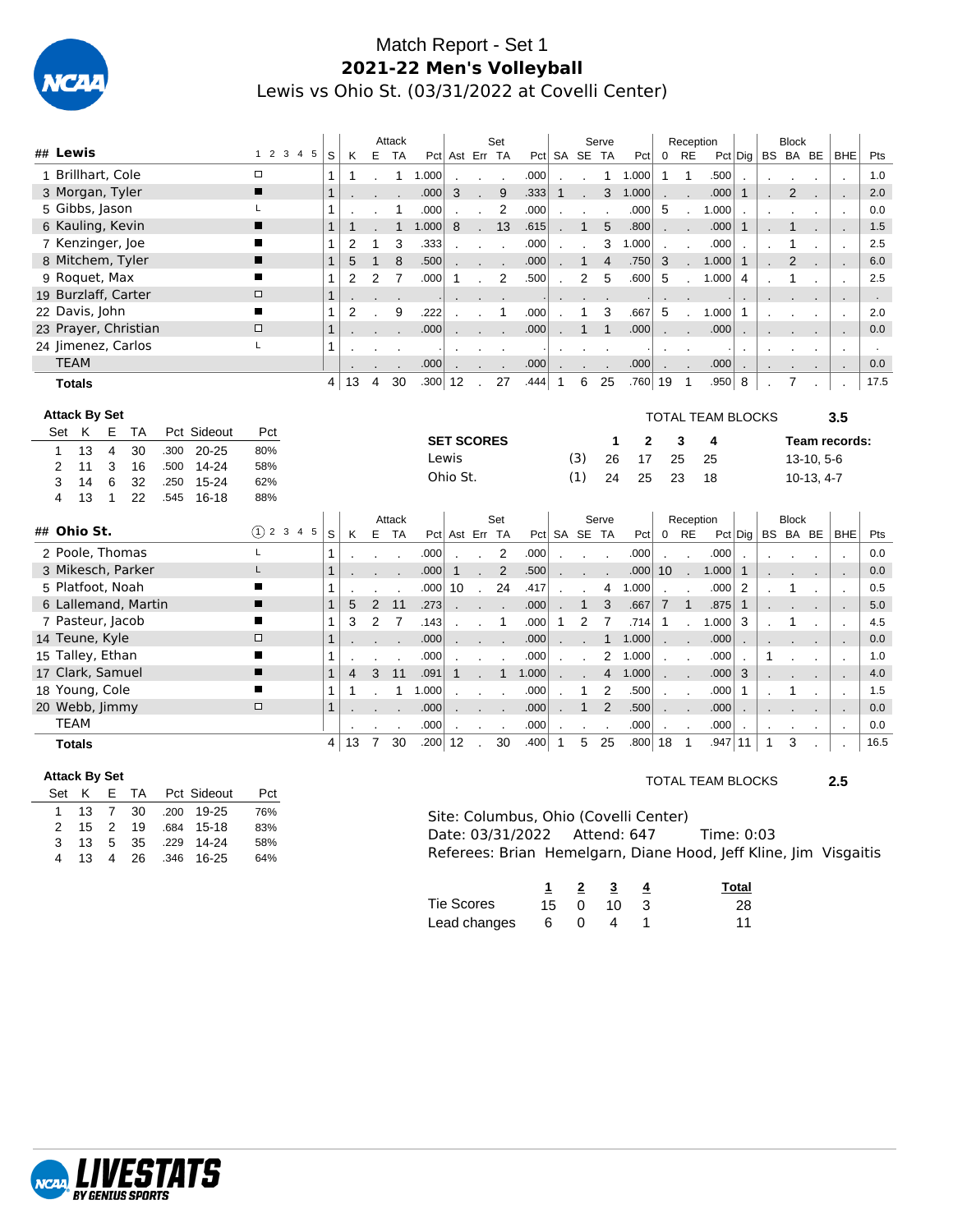

## Play-by-Play Summary (2nd set) Lewis vs Ohio St. (03/31/2022 at Covelli Center) **2021-22 Men's Volleyball**

LEW: 3 Morgan, T; 6 Kauling, K; 7 Kenzinger, J; 8 Mitchem, T; 9 Roquet, M; 22 Davis, J; libero 5 Gibbs, J; libero 24 Jimenez, C. OSU: 5 Platfoot, Noah; 6 Lallemand, Martin; 7 Pasteur, Jacob; 15 Talley, Ethan; 17 Clark, Samuel; 18 Young, Cole; libero 2 Poole, Thomas; libero 3 Mikesch, 1-0 [7 Kenzinger, Joe] Service Error. 2-0 [5 Platfoot, Noah] Service Ace (22 Davis, John). 3-0 [5 Platfoot, Noah] Attack Error by 8 Mitchem, Tyler (from 3 Morgan, Tyler). 3-1 [5 Platfoot, Noah] Kill by 9 Roquet, Max (from 3 Morgan, Tyler). 4-1 [6 Kauling, Kevin] Kill by 7 Pasteur, Jacob (from 5 Platfoot, Noah). 4-2 [7 Pasteur, Jacob] Kill by 8 Mitchem, Tyler (from 6 Kauling, Kevin). 4-3 [9 Roquet, Max] Attack Error by 6 Lallemand, Martin (from 7 Pasteur, Jacob). 5-3 [9 Roquet, Max] Service Error. 5-4 [18 Young, Cole] Kill by 22 Davis, John, block error by 17 Clark, Samuel. 6-4 [8 Mitchem, Tyler] Kill by 17 Clark, Samuel, block error by 7 Kenzinger, Joe. 7-4 [17 Clark, Samuel] Service Ace (Team). Unsuccessful Challenge by Lewis, score confirmed. 8-4 [17 Clark, Samuel] Kill by 7 Pasteur, Jacob (from 5 Platfoot, Noah). 8-4 Substitution: 1 Brillhart, Cole. 8-5 [17 Clark, Samuel] Kill by 3 Morgan, Tyler (from 6 Kauling, Kevin). 8-6 [3 Morgan, Tyler] Attack Error by 6 Lallemand, Martin (block by 7 Kenzinger, Joe; 1 Brillhart, Cole; 6 Kauling, Kevin). 9-6 [3 Morgan, Tyler] Kill by 17 Clark, Samuel (from 5 Platfoot, Noah). 9-7 [6 Lallemand, Martin] Kill by 6 Kauling, Kevin (from 3 Morgan, Tyler). 10-7 [1 Brillhart, Cole] Service Error. 10-8 [15 Talley, Ethan] Service Error. 11-8 [7 Kenzinger, Joe] Kill by 7 Pasteur, Jacob (from 5 Platfoot, Noah). 12-8 [5 Platfoot, Noah] Kill by 7 Pasteur, Jacob (from 5 Platfoot, Noah). 13-8 [5 Platfoot, Noah] Attack Error by 9 Roquet, Max (block by 17 Clark, Samuel). *Timeout Lewis* 14-8 [5 Platfoot, Noah] Service Ace (1 Brillhart, Cole). 14-9 [5 Platfoot, Noah] Kill by 8 Mitchem, Tyler (from 3 Morgan, Tyler). 15-9 [6 Kauling, Kevin] Kill by 18 Young, Cole (from 5 Platfoot, Noah). 15-10 [7 Pasteur, Jacob] Service Error. 15-11 [9 Roquet, Max] Kill by 8 Mitchem, Tyler (from 6 Kauling, Kevin). 16-11 [9 Roquet, Max] Kill by 17 Clark, Samuel. 16-12 [18 Young, Cole] Kill by 8 Mitchem, Tyler (from 6 Kauling, Kevin). 17-12 [8 Mitchem, Tyler] Kill by 15 Talley, Ethan (from 5 Platfoot, Noah). 18-12 [17 Clark, Samuel] Service Ace (9 Roquet, Max). 18-13 [17 Clark, Samuel] Kill by 7 Kenzinger, Joe (from 6 Kauling, Kevin). 19-13 [3 Morgan, Tyler] Kill by 6 Lallemand, Martin (from 3 Mikesch, Parker). 19-14 [6 Lallemand, Martin] Kill by 6 Kauling, Kevin (from 3 Morgan, Tyler). 20-14 [1 Brillhart, Cole] Kill by 17 Clark, Samuel (from 5 Platfoot, Noah). 20-15 [15 Talley, Ethan] Service Error. 20-15 Substitution: 12 Phelan, Jared. 21-15 [12 Phelan, Jared] Kill by 18 Young, Cole (from 5 Platfoot, Noah). 22-15 [5 Platfoot, Noah] Attack Error by 6 Kauling, Kevin (from 3 Morgan, Tyler). *Timeout Lewis* 22-16 [5 Platfoot, Noah] Kill by 8 Mitchem, Tyler (from 3 Morgan, Tyler). 23-16 [6 Kauling, Kevin] Kill by 7 Pasteur, Jacob (from 5 Platfoot, Noah). 24-16 [7 Pasteur, Jacob] Kill by 18 Young, Cole (from 5 Platfoot, Noah). 24-17 [7 Pasteur, Jacob] Service Error.

25-17 [9 Roquet, Max] Kill by 17 Clark, Samuel (from 5 Platfoot, Noah).

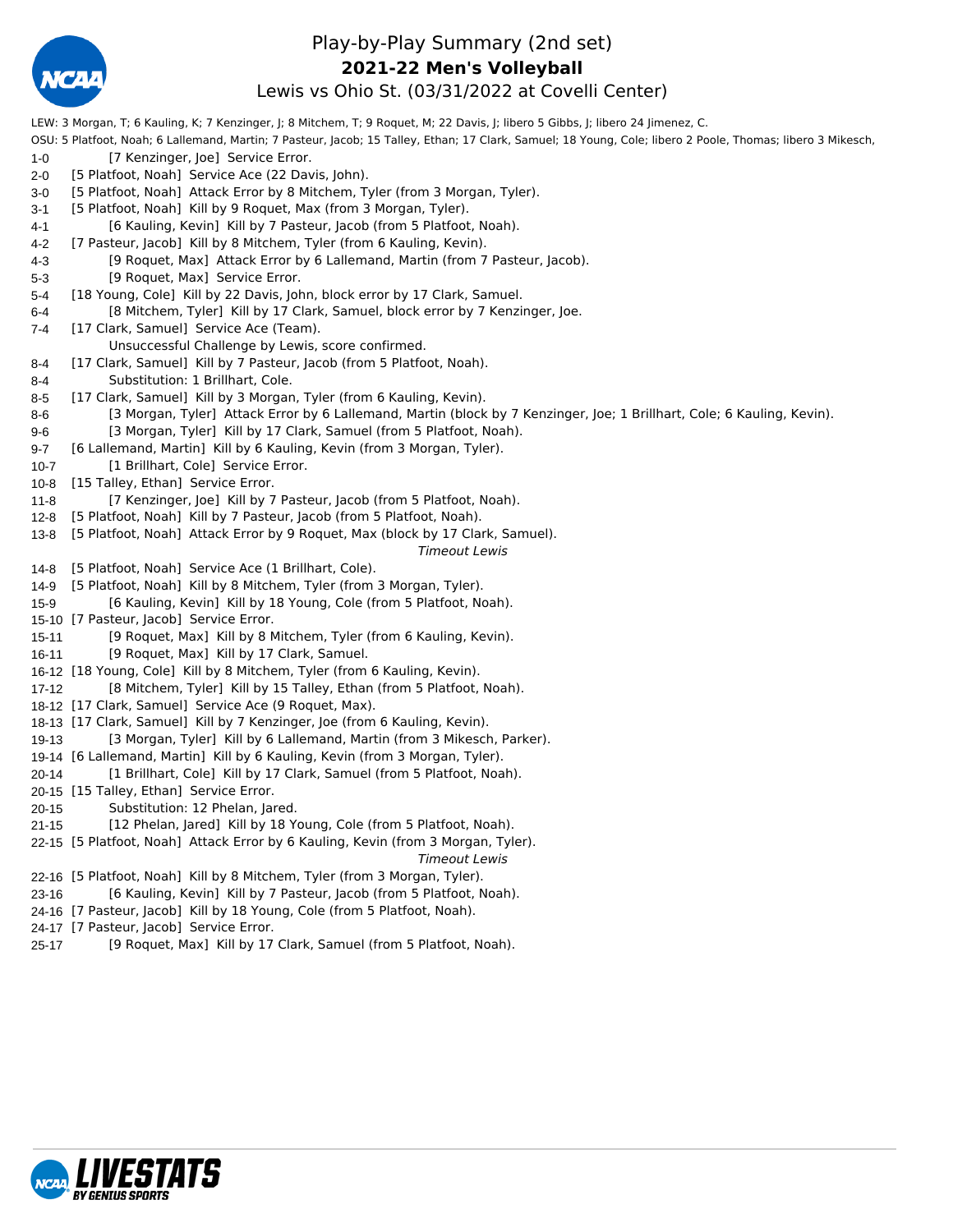

## Match Report - Set 2 **2021-22 Men's Volleyball** Lewis vs Ohio St. (03/31/2022 at Covelli Center)

|                                                    |               |                |              |                | Attack         |            |                      |                          | Set             |       |                |                | Serve          |          |                | Reception      |                          |             |    | <b>Block</b> |              |                          |      |
|----------------------------------------------------|---------------|----------------|--------------|----------------|----------------|------------|----------------------|--------------------------|-----------------|-------|----------------|----------------|----------------|----------|----------------|----------------|--------------------------|-------------|----|--------------|--------------|--------------------------|------|
| ## Lewis                                           | 1(2)345       | S              | K            |                | E TA           |            | Pct Ast Err TA       |                          |                 |       |                | Pct SA SE TA   |                | Pct      | $\mathbf 0$    | <b>RE</b>      |                          | $Pct$ Dig   |    |              | BS BA BE     | <b>BHE</b>               | Pts  |
| 1 Brillhart, Cole                                  | $\Box$        | 1              |              |                |                | .000       | $\cdot$              | $\overline{\phantom{a}}$ | $\sim$          | .000  |                | 1              | 2              | .500     | $\overline{4}$ | $\mathbf{1}$   | .800                     |             |    | 1            |              |                          | 0.5  |
| 3 Morgan, Tyler                                    | ■             | $\overline{1}$ | $\mathbf{1}$ |                | $\mathbf{1}$   | 1.000      | 5                    | $\mathbf{r}$             | 9               | .556  |                |                | 3              | 1.000    |                |                | .000                     |             |    |              |              |                          | 1.0  |
| 5 Gibbs, Jason                                     | L             | 1              |              |                |                | .000       |                      | $\blacksquare$           | $\cdot$         | .000  |                |                |                | .000     | 2              |                | 1.000                    |             |    |              |              | $\blacksquare$           | 0.0  |
| 6 Kauling, Kevin                                   | П             | $\mathbf{1}$   | 2            | $\mathbf{1}$   | 3              | .333       | 6                    |                          | $\overline{7}$  | .857  |                |                | 3              | 1.000    |                |                | .000                     |             |    | 1            |              | $\ddot{\phantom{a}}$     | 2.5  |
| 7 Kenzinger, Joe                                   | п             | 1              | $\mathbf 1$  |                | $\mathbf{1}$   | 1.000      |                      |                          | $\sim$ 10 $\pm$ | .000  |                | $\mathbf{1}$   | $\overline{2}$ | .500     |                |                | .000                     |             |    | 1            | 1            |                          | 1.5  |
| 8 Mitchem, Tyler                                   | п             | $\mathbf{1}$   | 5            | $\mathbf{1}$   | $\overline{7}$ | .571       |                      | <b>Contract Contract</b> |                 | .000  |                |                | 2              | 1.000    | $\mathbf{1}$   |                | 1.000                    |             |    |              |              |                          | 5.0  |
| 9 Roquet, Max                                      | ■             | $\mathbf{1}$   | $\mathbf 1$  |                | 3              | .000       |                      |                          |                 | .000  |                | 1              | 5              | .800     | $\overline{4}$ | $\overline{1}$ | .800                     |             |    |              |              |                          | 1.0  |
| 12 Phelan, Jared                                   | $\Box$        | $\mathbf{1}$   |              |                |                | .000       |                      |                          |                 | .000  |                |                | $\mathbf{1}$   | 1.000    |                |                | .000                     |             |    |              |              | $\overline{\phantom{a}}$ | 0.0  |
| 22 Davis, John                                     | ∎             | 1              | -1           |                | 1              | 1.000      |                      |                          |                 | .000  |                |                |                | .000     | 5              | $\overline{1}$ | .833                     |             |    |              |              |                          | 1.0  |
| 24 Jimenez, Carlos                                 | L.            | $\mathbf{1}$   |              |                |                |            |                      |                          |                 |       |                |                |                |          |                |                |                          |             |    |              |              |                          |      |
| <b>TEAM</b>                                        |               |                |              |                |                | .000       | $\ddot{\phantom{a}}$ | $\sim$                   | $\sim$          | .000  | $\mathbf{r}$   |                | $\overline{a}$ | .000     | $\mathbf{r}$   | 1              | .000                     | $\cdot$     |    |              |              | $\cdot$                  | 0.0  |
| <b>Totals</b>                                      |               | $\overline{4}$ | 11           | 3              | 16             | $.500 $ 11 |                      | $\mathbf{r}$             | 16              | .688  |                | 3              | 18             | .833  16 |                | $\overline{4}$ | .800                     |             |    | 3            | 1            |                          | 12.5 |
|                                                    |               |                |              |                |                |            |                      |                          |                 |       |                |                |                |          |                |                |                          |             |    |              |              |                          |      |
| <b>Attack By Set</b>                               |               |                |              |                |                |            |                      |                          |                 |       |                |                |                |          |                |                | <b>TOTAL TEAM BLOCKS</b> |             |    |              |              | 1.5                      |      |
| Set K<br>Pct Sideout<br>Ε<br><b>TA</b>             | Pct           |                |              |                |                |            | <b>SET SCORES</b>    |                          |                 |       |                |                | $\mathbf 1$    | 2        |                | 3              | 4                        |             |    |              |              | Team records:            |      |
| 13<br>4<br>30<br>$20 - 25$<br>$\mathbf{1}$<br>.300 | 80%           |                |              |                |                |            | Lewis                |                          |                 |       |                | (3)            | 26             | 17       | 25             |                | 25                       |             |    |              | 13-10, 5-6   |                          |      |
| 3<br>16<br>14-24<br>11<br>.500<br>2                | 58%           |                |              |                |                |            | Ohio St.             |                          |                 |       |                | (1)            | 24             | 25       |                | 23             | 18                       |             |    |              | $10-13, 4-7$ |                          |      |
| 6<br>3<br>14<br>32<br>$15 - 24$<br>.250            | 62%           |                |              |                |                |            |                      |                          |                 |       |                |                |                |          |                |                |                          |             |    |              |              |                          |      |
| 13<br>1<br>22<br>16-18<br>4<br>.545                | 88%           |                |              |                |                |            |                      |                          |                 |       |                |                |                |          |                |                |                          |             |    |              |              |                          |      |
| ## Ohio St.                                        |               |                |              |                |                |            |                      |                          |                 |       |                |                |                |          |                |                |                          |             |    |              |              |                          |      |
|                                                    |               |                |              |                | Attack         |            |                      |                          | Set             |       |                |                | Serve          |          |                | Reception      |                          |             |    | <b>Block</b> |              |                          |      |
|                                                    | $(1)$ 2 3 4 5 | S              | K            | Е              | <b>TA</b>      |            | Pct Ast Err TA       |                          |                 |       |                | Pct SA SE TA   |                | Pct      |                | $0$ RE         |                          | $Pct  $ Dig |    |              | BS BA BE     | <b>BHE</b>               | Pts  |
| 2 Poole, Thomas                                    | L             | 1              |              |                |                | .000       | $\blacksquare$       | $\blacksquare$           |                 | .000  |                |                |                | .000     | $\cdot$        |                | .000                     | 2           |    |              |              | $\sim$                   | 0.0  |
| 3 Mikesch, Parker                                  | L             | $\mathbf{1}$   |              |                |                | .000       | 1                    |                          | $\mathbf{1}$    | 1.000 |                |                |                | .000     | 13             |                | 1.000                    |             |    |              |              | $\sim$                   | 0.0  |
| 5 Platfoot, Noah                                   | П             | 1              |              |                | $\mathbf{1}$   | .000       | 13                   | $\mathbf{r}$             | 16              | .812  | 2              |                | 9              | 1.000    |                |                | .000                     |             |    |              |              |                          | 2.0  |
| 6 Lallemand, Martin                                | п             | $\mathbf{1}$   | $\mathbf{1}$ | $\overline{2}$ | 3              | $-0.333$   |                      |                          |                 | .000  |                |                | $\overline{2}$ | 1.000    |                |                | .000                     |             |    |              |              | $\sim$                   | 1.0  |
| 7 Pasteur, Jacob                                   | ■             | $\mathbf{1}$   | 5            |                | 5              | 1.000      |                      |                          | $\mathbf{1}$    | .000  |                | $\overline{2}$ | 4              | .500     | 2              |                | 1.000                    |             |    |              |              |                          | 5.0  |
| 15 Talley, Ethan                                   | п             | $\mathbf{1}$   | $\mathbf{1}$ |                | $\mathbf{1}$   | 1.000      |                      |                          |                 | .000  |                | $\overline{2}$ | $\overline{2}$ | .000     |                |                | .000                     |             |    |              |              |                          | 1.0  |
| 17 Clark, Samuel                                   | ■             | $\mathbf{1}$   | 5            |                | 5              | 1.000      |                      | $\mathbf{r}$             | $\sim$          | .000  | 2              |                | 5              | 1.000    |                |                | .000                     |             | 1  |              | 1            |                          | 8.0  |
| 18 Young, Cole                                     | ■             | $\mathbf{1}$   | 3            |                | $\overline{4}$ | .750       |                      |                          |                 | .000  |                |                | $\overline{2}$ | 1.000    |                |                | .000                     |             |    |              |              |                          | 3.0  |
| <b>TEAM</b>                                        |               |                |              |                |                | .000       | $\mathbf{r}$         | $\sim$                   | $\sim$          | .000  | $\blacksquare$ |                |                | .000     |                |                | .000                     |             |    |              |              | $\cdot$                  | 0.0  |
| <b>Totals</b>                                      |               | 4              | 15           | 2              | 19             | .684       | 14                   |                          | 18              | .778  | $\overline{4}$ | 4              | 24             | .833  15 |                |                | 1.000                    | 2           | -1 |              | 1            |                          | 20.0 |

#### **Attack By Set**

| Set K         |                 |  | E TA Pct Sideout     | Pct |
|---------------|-----------------|--|----------------------|-----|
|               |                 |  | 1 13 7 30 .200 19-25 | 76% |
|               |                 |  | 2 15 2 19 684 15-18  | 83% |
| $\mathcal{R}$ | - 13            |  | 5 35 .229 14-24      | 58% |
| 4             | 13 <sup>1</sup> |  | 4 26 .346 16-25      | 64% |

### TOTAL TEAM BLOCKS **1.0**

| Site: Columbus, Ohio (Covelli Center) |                                                                  |  |
|---------------------------------------|------------------------------------------------------------------|--|
| Date: 03/31/2022 Attend: 647          | Time: 0:03                                                       |  |
|                                       | Referees: Brian Hemelgarn, Diane Hood, Jeff Kline, Jim Visgaitis |  |

|              |     | 1 2 3     | Total |
|--------------|-----|-----------|-------|
| Tie Scores   |     | 15 0 10 3 | 28    |
| Lead changes | 6 0 | 4         | 11    |

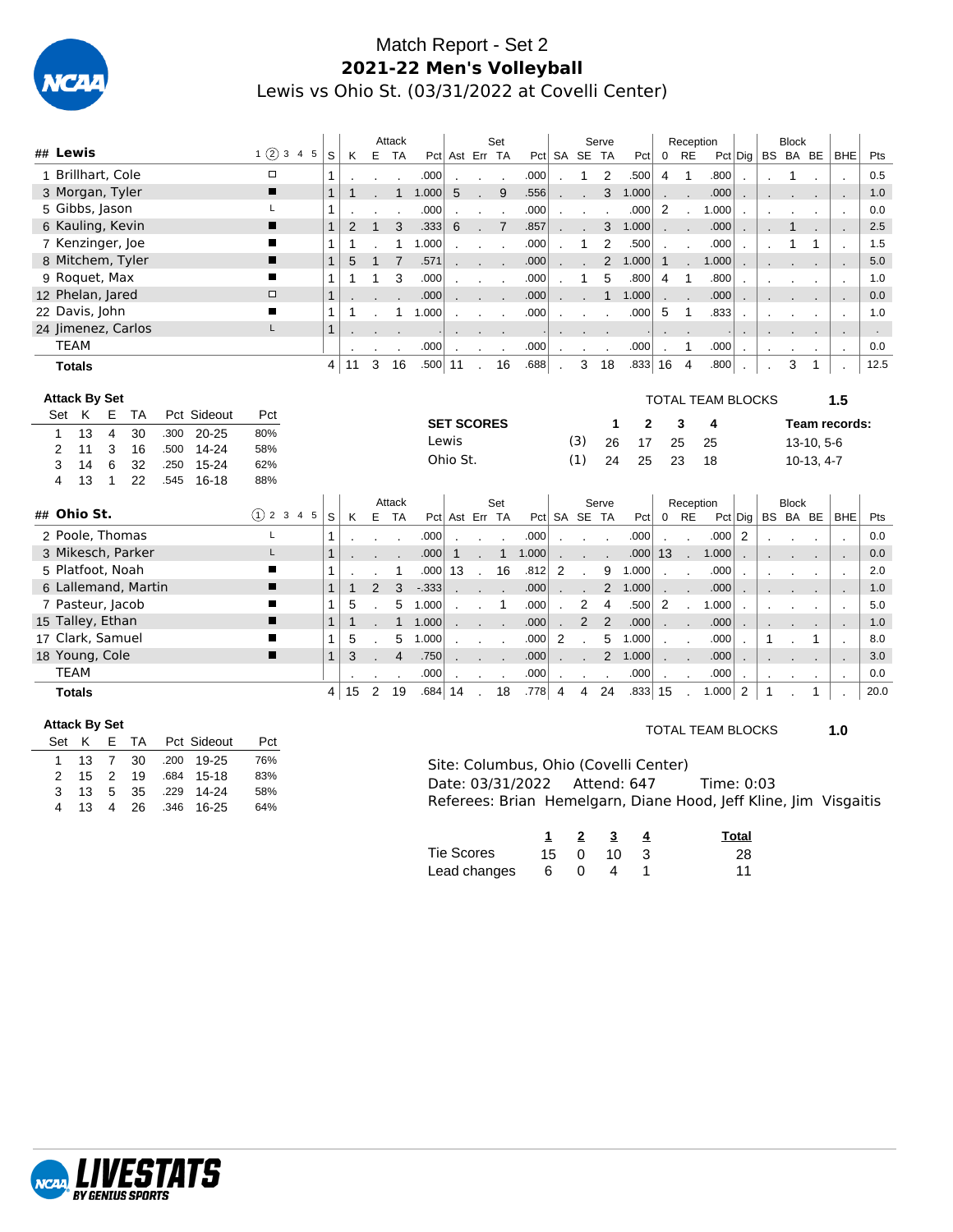

## Play-by-Play Summary (3rd set) Lewis vs Ohio St. (03/31/2022 at Covelli Center) **2021-22 Men's Volleyball**

LEW: 1 Brillhart, C; 3 Morgan, T; 6 Kauling, K; 8 Mitchem, T; 9 Roquet, M; 17 Sack, M; libero 5 Gibbs, J; libero 24 Jimenez, C.

OSU: 5 Platfoot, Noah; 6 Lallemand, Martin; 7 Pasteur, Jacob; 15 Talley, Ethan; 17 Clark, Samuel; 18 Young, Cole; libero 2 Poole, Thomas; libero 3 Mikesch,

- 0-1 [5 Platfoot, Noah] Kill by 8 Mitchem, Tyler (from 3 Morgan, Tyler).
- 0-2 [6 Kauling, Kevin] Kill by 9 Roquet, Max (from 6 Kauling, Kevin).
- 1-2 [6 Kauling, Kevin] Attack Error by 1 Brillhart, Cole (from 6 Kauling, Kevin).
- 1-3 [7 Pasteur, Jacob] Kill by 9 Roquet, Max (from 6 Kauling, Kevin).
- 1-4 [9 Roquet, Max] Attack Error by 6 Lallemand, Martin (block by 3 Morgan, Tyler; 8 Mitchem, Tyler).
- 2-4 [9 Roquet, Max] Kill by 7 Pasteur, Jacob (from 5 Platfoot, Noah).
- 2-5 [18 Young, Cole] Service Error.
- 2-6 [8 Mitchem, Tyler] Service Ace (3 Mikesch, Parker).
- 2-7 [8 Mitchem, Tyler] Kill by 1 Brillhart, Cole (from 6 Kauling, Kevin).
- 3-7 [8 Mitchem, Tyler] Kill by 6 Lallemand, Martin (from 5 Platfoot, Noah).
- 4-7 [17 Clark, Samuel] Attack Error by 17 Sack, Michael (from 6 Kauling, Kevin).
- 4-8 [17 Clark, Samuel] Service Error.
- 5-8 [3 Morgan, Tyler] Kill by 6 Lallemand, Martin, block error by 6 Kauling, Kevin.
- 6-8 [6 Lallemand, Martin] Attack Error by 17 Sack, Michael (from 3 Morgan, Tyler). 6-8 Substitution: 7 Kenzinger, Joe.
- 7-8 [6 Lallemand, Martin] Kill by 17 Clark, Samuel (from 5 Platfoot, Noah).
- 8-8 [6 Lallemand, Martin] Service Ace (Team).

#### *Timeout Lewis*

- 8-9 [6 Lallemand, Martin] Service Error.
- 9-9 [1 Brillhart, Cole] Kill by 15 Talley, Ethan (from 5 Platfoot, Noah).
- 10-9 [15 Talley, Ethan] Attack Error by 6 Kauling, Kevin (block by 18 Young, Cole; 7 Pasteur, Jacob).
- 10-10 [15 Talley, Ethan] Service Error.
- 11-10 [7 Kenzinger, Joe] Kill by 17 Clark, Samuel (from 5 Platfoot, Noah).
- 11-11 [5 Platfoot, Noah] Kill by 8 Mitchem, Tyler (from 3 Morgan, Tyler).
- 11-12 [6 Kauling, Kevin] Attack Error by 7 Pasteur, Jacob (block by 8 Mitchem, Tyler; 9 Roquet, Max).
- 12-12 [6 Kauling, Kevin] Kill by 17 Clark, Samuel (from 5 Platfoot, Noah).
- 12-12 Substitution: 23 Prayer, Christian.
- 13-12 [7 Pasteur, Jacob] Attack Error by 23 Prayer, Christian (from 6 Kauling, Kevin).
- 13-13 [7 Pasteur, Jacob] Kill by 8 Mitchem, Tyler (from 6 Kauling, Kevin).
- 14-13 [9 Roquet, Max] Service Error.
- 14-14 [18 Young, Cole] Kill by 8 Mitchem, Tyler (from 6 Kauling, Kevin).
- 15-14 [8 Mitchem, Tyler] Kill by 6 Lallemand, Martin (from 5 Platfoot, Noah).
- 15-15 [17 Clark, Samuel] Kill by 23 Prayer, Christian (from 6 Kauling, Kevin).
- 16-15 [23 Prayer, Christian] Kill by 15 Talley, Ethan.
- 17-15 [6 Lallemand, Martin] Attack Error by 1 Brillhart, Cole (from 6 Kauling, Kevin).
- 17-16 [6 Lallemand, Martin] Kill by 7 Kenzinger, Joe (from 6 Kauling, Kevin).
- 18-16 [1 Brillhart, Cole] Service Error.
- 19-16 [15 Talley, Ethan] Service Ace (Team).

#### *Timeout Lewis*

19-17 [15 Talley, Ethan] Service Error.

- 20-17 [7 Kenzinger, Joe] Kill by 17 Clark, Samuel (from 5 Platfoot, Noah).
- 20-18 [5 Platfoot, Noah] Kill by 9 Roquet, Max (from 6 Kauling, Kevin).
- 20-19 [6 Kauling, Kevin] Attack Error by 7 Pasteur, Jacob (from 3 Mikesch, Parker).
- 20-20 [6 Kauling, Kevin] Attack Error by 17 Clark, Samuel (from 5 Platfoot, Noah).

*Timeout Ohio St.*

- 21-20 [6 Kauling, Kevin] Kill by 17 Clark, Samuel (from 5 Platfoot, Noah).
- 21-21 [7 Pasteur, Jacob] Kill by 8 Mitchem, Tyler (from 6 Kauling, Kevin).
- 21-22 [9 Roquet, Max] Kill by 23 Prayer, Christian (from 5 Gibbs, Jason).
- 21-23 [9 Roquet, Max] Kill by 1 Brillhart, Cole (from 5 Gibbs, Jason).

#### *Timeout Ohio St.*

- 21-24 [9 Roquet, Max] Attack Error by 17 Clark, Samuel (block by 1 Brillhart, Cole; 8 Mitchem, Tyler).
- 22-24 [9 Roquet, Max] Kill by 6 Lallemand, Martin (from 5 Platfoot, Noah).
- 22-24 Substitution: 14 Teune, Kyle.
- 23-24 [14 Teune, Kyle] Kill by 6 Lallemand, Martin.
- 23-25 [14 Teune, Kyle] Kill by 23 Prayer, Christian (from 6 Kauling, Kevin).

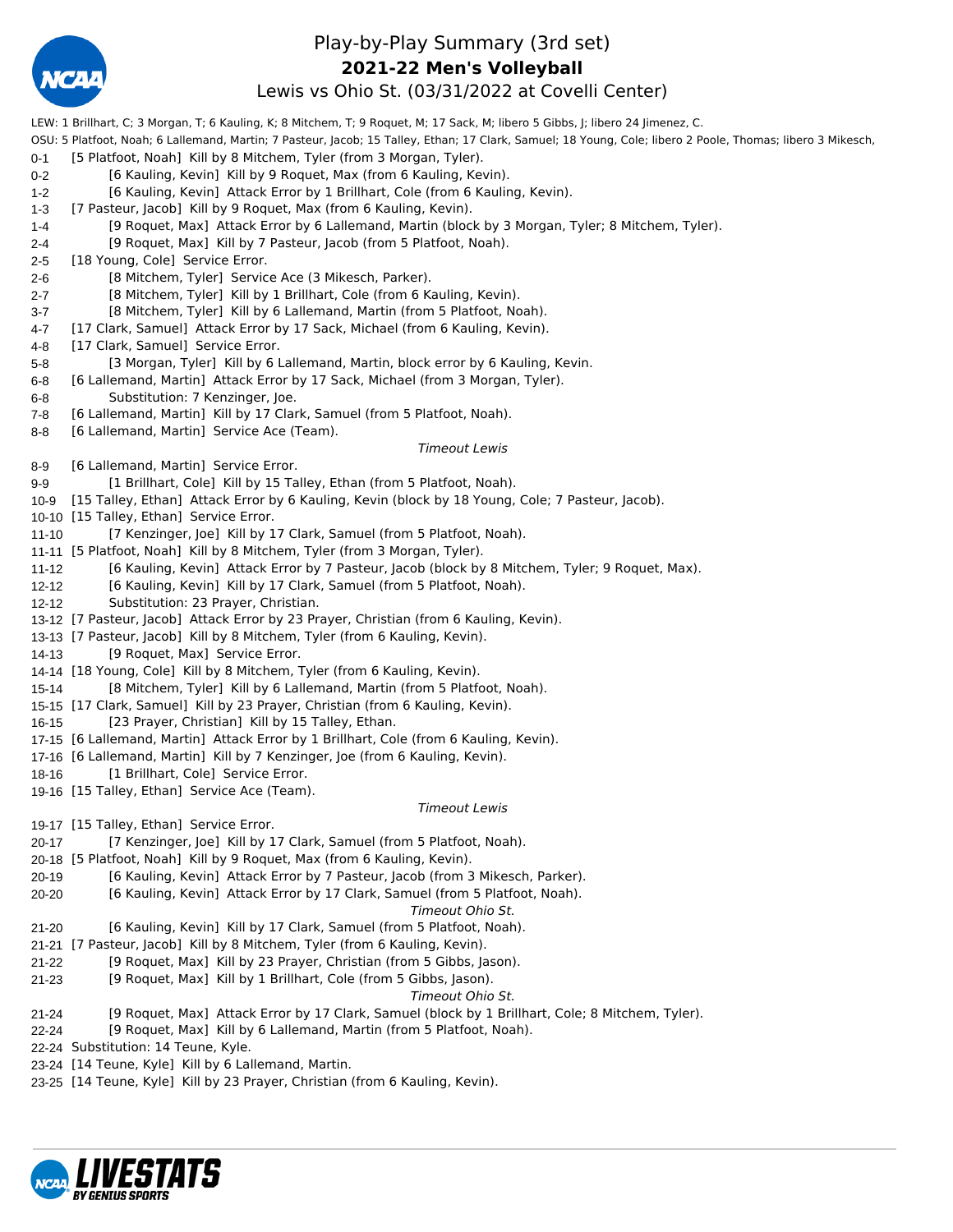

## Match Report - Set 3 **2021-22 Men's Volleyball** Lewis vs Ohio St. (03/31/2022 at Covelli Center)

|              |             |               |                      |                      |      |             |               |                |                |                | Attack         |            |                   |              | Set            |       |                |                | Serve          |       |                      | Reception            |                          |              |          | <b>Block</b> |                |                          |      |
|--------------|-------------|---------------|----------------------|----------------------|------|-------------|---------------|----------------|----------------|----------------|----------------|------------|-------------------|--------------|----------------|-------|----------------|----------------|----------------|-------|----------------------|----------------------|--------------------------|--------------|----------|--------------|----------------|--------------------------|------|
| ## Lewis     |             |               |                      |                      |      |             | 1(2)345       | S              | K              | Е              | <b>TA</b>      |            | Pct Ast Err TA    |              |                |       |                | Pct SA SE TA   |                | Pct   | 0                    | <b>RE</b>            |                          | Pct Dig      | BS BA BE |              |                | <b>BHE</b>               | Pts  |
|              |             |               | 1 Brillhart, Cole    |                      |      |             |               | 1              | $\overline{2}$ | $\overline{2}$ | 5              | .000       |                   |              |                | .000  |                | 1              | 2              | .500  | 5                    |                      | 1.000                    | $\mathbf{1}$ |          | 1            |                |                          | 2.5  |
|              |             |               | 3 Morgan, Tyler      |                      |      |             | П             | 1              |                |                |                | .000       | 2                 |              | $\overline{7}$ | .286  |                |                | $\mathbf{1}$   | 1.000 |                      |                      | .000                     | 2            |          | 1            |                |                          | 0.5  |
|              |             |               | 5 Gibbs, Jason       |                      |      |             | L             | 1              |                |                |                | .000       | 2                 |              | 2              | 1.000 |                |                |                | .000  | 4                    | $\mathbf{r}$         | 1.000                    | 3            |          |              |                |                          | 0.0  |
|              |             |               | 6 Kauling, Kevin     |                      |      |             | П             | $\overline{1}$ |                | $\mathbf{1}$   | 3              | $-333$     | 10                | $\mathbf{r}$ | 21             | .476  |                |                | $7^{\circ}$    | 1.000 |                      |                      | .000                     | 3            |          |              | $\mathbf{1}$   |                          | 0.0  |
|              |             |               | 7 Kenzinger, Joe     |                      |      |             | $\Box$        | 1              | -1             |                | $\mathbf{1}$   | 1.000      |                   |              | $\sim$         | .000  |                |                | $\mathbf{2}$   | 1.000 | 1                    | $\mathcal{L}$        | 1.000                    |              |          |              |                |                          | 1.0  |
|              |             |               |                      | 8 Mitchem, Tyler     |      |             | П             | $\mathbf{1}$   | 5              |                | 8              | .625       |                   |              |                | .000  | $\mathbf{1}$   |                | $\overline{4}$ | 1.000 | $\mathbf{1}$         | $\mathbf{r}$         | 1.000                    |              |          | 3            |                |                          | 7.5  |
|              |             |               | 9 Roquet, Max        |                      |      |             | п             | 1              | 3              |                | $\overline{7}$ | .429       |                   |              | 1              | .000  |                | 1              | $\overline{7}$ | .857  | 6                    |                      | 1.000                    | 2            |          |              |                |                          | 3.5  |
|              |             |               | 17 Sack, Michael     |                      |      |             | ■             | $\mathbf{1}$   |                | $\overline{2}$ | 3              | $-667$     |                   |              |                | .000  |                |                |                | .000  |                      |                      | .000                     |              |          |              |                |                          | 0.0  |
|              |             |               |                      | 23 Prayer, Christian |      |             | $\Box$        | 1              | 3              | $\mathbf{1}$   | 5              | .400       |                   |              | 1              | .000  |                |                | 1              | 1.000 |                      |                      | .000                     | 2            |          |              |                |                          | 3.0  |
|              |             |               |                      | 24 Jimenez, Carlos   |      |             | L             | $\mathbf{1}$   |                |                |                |            |                   |              |                |       |                |                |                |       | $\cdot$              |                      |                          |              |          |              |                |                          |      |
|              | <b>TEAM</b> |               |                      |                      |      |             |               |                | $\cdot$        | $\cdot$        | $\cdot$        | .000       | $\blacksquare$    | $\cdot$      | $\cdot$        | .000  |                |                | $\blacksquare$ | .000  | $\ddot{\phantom{a}}$ | 2                    | .000                     | $\cdot$      | $\cdot$  |              | $\blacksquare$ | $\sim$                   | 0.0  |
|              |             | <b>Totals</b> |                      |                      |      |             |               | 4              | 14             | 6              | 32             | $.250 $ 14 |                   | $\mathbf{r}$ | 32             | .438  | $\overline{1}$ |                | 2 24           | .917  | 17                   | $\overline{2}$       | .895 13                  |              |          | 6            | 1              |                          | 18.0 |
|              |             |               |                      |                      |      |             |               |                |                |                |                |            |                   |              |                |       |                |                |                |       |                      |                      |                          |              |          |              |                |                          |      |
|              |             |               | <b>Attack By Set</b> |                      |      |             |               |                |                |                |                |            |                   |              |                |       |                |                |                |       |                      |                      | <b>TOTAL TEAM BLOCKS</b> |              |          |              |                | 3.0                      |      |
|              | Set         | K             | Е                    | <b>TA</b>            |      | Pct Sideout | Pct           |                |                |                |                |            | <b>SET SCORES</b> |              |                |       |                |                | 1              | 2     |                      | 3                    | 4                        |              |          |              |                | Team records:            |      |
| $\mathbf{1}$ |             | 13            | $\overline{4}$       | 30                   | .300 | $20 - 25$   | 80%           |                |                |                |                |            | Lewis             |              |                |       |                | (3)            | 26             | 17    |                      | 25                   | 25                       |              |          |              | 13-10, 5-6     |                          |      |
| 2            |             | 11            | 3                    | 16                   | .500 | $14 - 24$   | 58%           |                |                |                |                |            | Ohio St.          |              |                |       |                | (1)            | 24             | 25    |                      | 23                   | 18                       |              |          |              | $10-13, 4-7$   |                          |      |
| 3            |             | 14            | 6                    | 32                   | .250 | $15 - 24$   | 62%           |                |                |                |                |            |                   |              |                |       |                |                |                |       |                      |                      |                          |              |          |              |                |                          |      |
| 4            |             | 13            | 1                    | 22                   | .545 | 16-18       | 88%           |                |                |                |                |            |                   |              |                |       |                |                |                |       |                      |                      |                          |              |          |              |                |                          |      |
|              |             |               |                      |                      |      |             |               |                |                |                | Attack         |            |                   |              | Set            |       |                |                | Serve          |       |                      | Reception            |                          |              |          | <b>Block</b> |                |                          |      |
| ## Ohio St.  |             |               |                      |                      |      |             | (1) 2 (3) 4 5 | S              | K              | Е              | <b>TA</b>      |            | Pct Ast Err TA    |              |                |       |                | Pct SA SE TA   |                | Pct   | $\mathbf 0$          | <b>RE</b>            |                          | $Pct  $ Dig  |          |              |                | BS BA BE   BHE           | Pts  |
|              |             |               |                      | 2 Poole, Thomas      |      |             | L             | 1              |                |                | $\blacksquare$ | .000       |                   |              | 1              | .000  |                |                | $\sim$         | .000  |                      | $\ddot{\phantom{a}}$ | .000                     |              |          |              |                | $\overline{\phantom{a}}$ | 0.0  |
|              |             |               |                      | 3 Mikesch, Parker    |      |             | L             | $\mathbf{1}$   |                |                |                | .000       |                   |              | 5              | .000  |                |                |                | .000  | 18                   | $\overline{1}$       | .947                     |              |          |              |                |                          | 0.0  |
|              |             |               | 5 Platfoot, Noah     |                      |      |             | ■             | 1              |                |                | 2              | .000       | 11                |              | 26             | .423  |                |                | 3              | 1.000 |                      |                      | .000                     | 3            |          |              |                |                          | 0.0  |
|              |             |               |                      | 6 Lallemand, Martin  |      |             | ■             | $\mathbf{1}$   | 5              | $\mathbf{1}$   | 9              | .444       |                   |              |                | .000  | 1              | $\mathbf{1}$   | 6              | .833  | 2                    |                      | 1.000                    | 2            |          |              |                | $\ddot{\phantom{a}}$     | 6.0  |
|              |             |               | 7 Pasteur, Jacob     |                      |      |             | ■             | 1              | $\mathbf{1}$   | 2              | 5              | $-200$     |                   |              | 2              | .000  |                |                | 4              | 1.000 | $\mathbf 1$          |                      | 1.000                    | 1            |          | 1            |                |                          | 1.5  |
|              |             |               | 14 Teune, Kyle       |                      |      |             | $\Box$        | $\mathbf{1}$   |                |                |                | .000       |                   |              |                | .000  |                |                | $\overline{2}$ | 1.000 | $\mathbf{r}$         | ۰                    | .000                     |              |          |              |                |                          | 0.0  |
|              |             |               | 15 Talley, Ethan     |                      |      |             | п             | 1              | 2              |                | 3              | .667       |                   |              |                | .000  | 1              | $\overline{2}$ | 4              | .500  |                      | $\mathbf{r}$         | .000                     |              |          |              |                |                          | 3.0  |
|              |             |               | 17 Clark, Samuel     |                      |      |             | п             | $\mathbf{1}$   | 5              | 2              | 15             | .200       |                   |              | $\mathbf{1}$   | .000  |                | $\mathbf{1}$   | 3              | .667  | $\overline{a}$       |                      | .000                     | 3            |          |              |                |                          | 5.0  |
|              |             |               | 18 Young, Cole       |                      |      |             | п             | 1              |                |                | $\mathbf{1}$   | .000       |                   | $\sim$       | $\sim$         | .000  |                | 1              | $\overline{2}$ | .500  | $\overline{a}$       | $\sim$               | .000                     |              |          |              |                | $\overline{\phantom{a}}$ | 0.5  |
|              | <b>TEAM</b> |               |                      |                      |      |             |               |                |                |                |                | .000       | $\mathbf{r}$      | $\mathbf{r}$ |                | .000  |                |                |                | .000  | $\cdot$              |                      | .000                     |              |          |              |                | $\cdot$                  | 0.0  |
|              |             | <b>Totals</b> |                      |                      |      |             |               | 4              | 13             | 5              | 35             | $.229$ 11  |                   |              | 35             | .314  | $\overline{2}$ | 5              | 24             | .792  | 21                   | 1                    | .955                     | 9            |          | 2            |                |                          | 16.0 |
|              |             |               |                      |                      |      |             |               |                |                |                |                |            |                   |              |                |       |                |                |                |       |                      |                      |                          |              |          |              |                |                          |      |
|              |             |               | <b>Attack By Set</b> |                      |      |             |               |                |                |                |                |            |                   |              |                |       |                |                |                |       |                      |                      | TOTAL TEAM BLOCKS        |              |          |              |                | 1 N                      |      |

| Allaun Dy Jel |    |       |            |                    |     |
|---------------|----|-------|------------|--------------------|-----|
|               |    |       | Set K E TA | Pct Sideout        | Pct |
| 1.            |    |       |            | 13 7 30 .200 19-25 | 76% |
| $\mathcal{P}$ |    |       | 15 2 19    | .684 15-18         | 83% |
| 3             | 13 | $5 -$ |            | 35 .229 14-24      | 58% |
| 4             | 13 | 4     |            | 26 .346 16-25      | 64% |

#### TOTAL TEAM BLOCKS **1.0**

Site: Columbus, Ohio (Covelli Center) Date: 03/31/2022 Attend: 647 Time: 0:03 Referees: Brian Hemelgarn, Diane Hood, Jeff Kline, Jim Visgaitis

|              |                 | 1 2 3      | $\overline{4}$ | Total |
|--------------|-----------------|------------|----------------|-------|
| Tie Scores   |                 | 15 0 10 3  |                | -28   |
| Lead changes | $6\overline{6}$ | $0\quad 4$ |                | 11    |

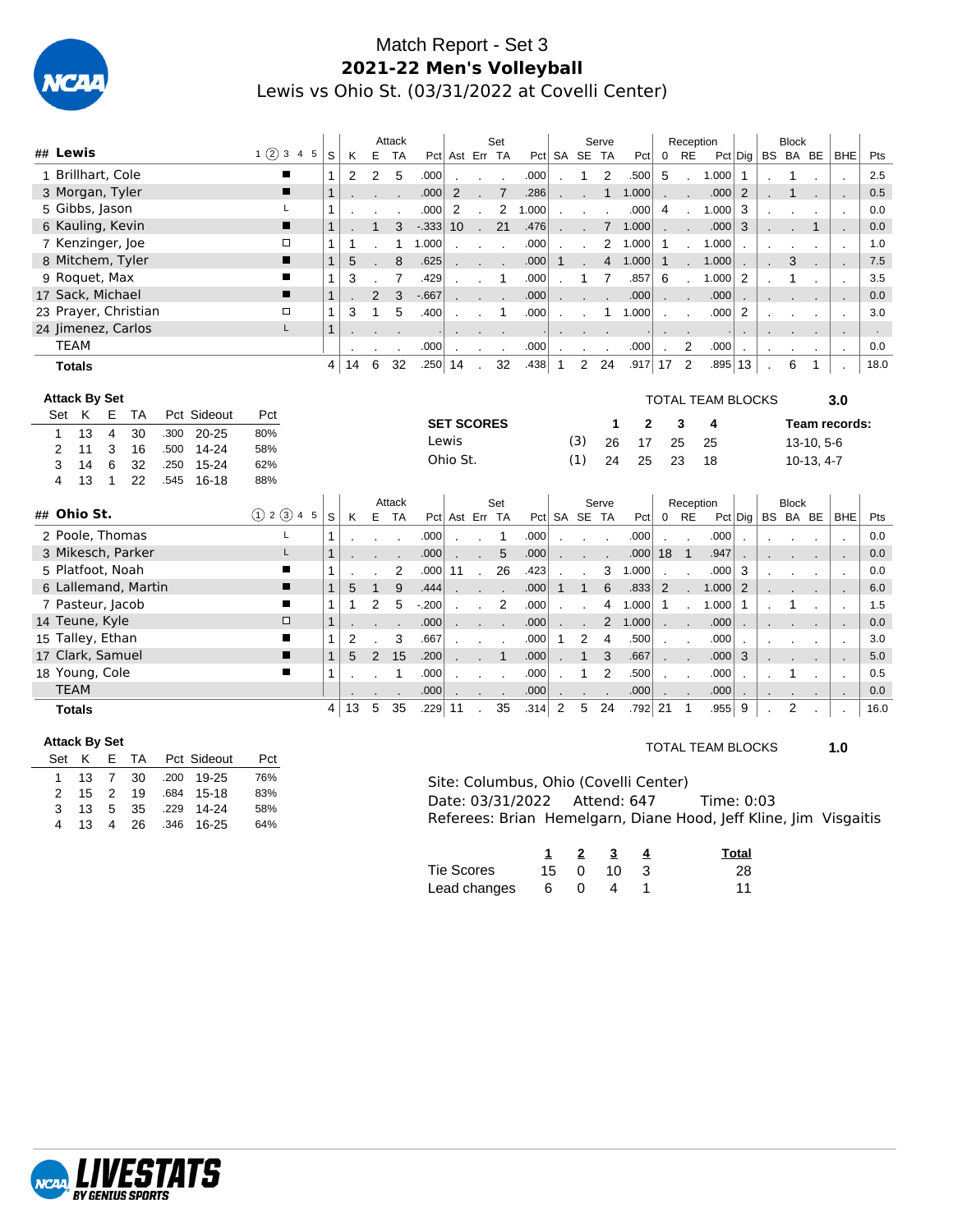

## Play-by-Play Summary (4th set) Lewis vs Ohio St. (03/31/2022 at Covelli Center) **2021-22 Men's Volleyball**

LEW: 1 Brillhart, C; 6 Kauling, K; 7 Kenzinger, J; 8 Mitchem, T; 9 Roquet, M; 23 Prayer, C; libero 5 Gibbs, J; libero 24 Jimenez, C.

OSU: 5 Platfoot, Noah; 6 Lallemand, Martin; 7 Pasteur, Jacob; 15 Talley, Ethan; 17 Clark, Samuel; 18 Young, Cole; libero 2 Poole, Thomas; libero 3 Mikesch, 1-0 [7 Kenzinger, Joe] Kill by 7 Pasteur, Jacob (from 5 Platfoot, Noah).

- 1-1 [5 Platfoot, Noah] Kill by 8 Mitchem, Tyler (from 6 Kauling, Kevin).
- 2-1 [23 Prayer, Christian] Kill by 18 Young, Cole (from 5 Platfoot, Noah).
- 2-2 [7 Pasteur, Jacob] Attack Error by 6 Lallemand, Martin (from 5 Platfoot, Noah).
- 3-2 [1 Brillhart, Cole] Kill by 6 Lallemand, Martin (from 7 Pasteur, Jacob).
- 3-3 [18 Young, Cole] Kill by 8 Mitchem, Tyler.
- 3-4 [8 Mitchem, Tyler] Kill by 9 Roquet, Max (from 1 Brillhart, Cole).
- 3-5 [8 Mitchem, Tyler] Kill by 23 Prayer, Christian (from 6 Kauling, Kevin).
- 4-5 [8 Mitchem, Tyler] Kill by 15 Talley, Ethan (from 5 Platfoot, Noah).
- 4-6 [17 Clark, Samuel] Service Error.
- 5-6 [6 Kauling, Kevin] Kill by 15 Talley, Ethan (from 5 Platfoot, Noah).
- 5-7 [6 Lallemand, Martin] Service Error.
- 6-7 [9 Roquet, Max] Kill by 17 Clark, Samuel (from 5 Platfoot, Noah).
- 6-8 [15 Talley, Ethan] Kill by 1 Brillhart, Cole (from 5 Gibbs, Jason).
- 7-8 [7 Kenzinger, Joe] Service Error.
- 7-9 [5 Platfoot, Noah] Kill by 1 Brillhart, Cole, block error by 18 Young, Cole.
- Successful Challenge by Lewis, score reversed.
- 8-9 [23 Prayer, Christian] Service Error.
- 8-10 [7 Pasteur, Jacob] Kill by 6 Kauling, Kevin (from 9 Roquet, Max).
- 8-11 [1 Brillhart, Cole] Attack Error by 18 Young, Cole (block by 8 Mitchem, Tyler).
- 8-12 [1 Brillhart, Cole] Service Ace (6 Lallemand, Martin).

#### *Timeout Ohio St.*

- 9-12 [1 Brillhart, Cole] Kill by 6 Lallemand, Martin.
- 9-13 [18 Young, Cole] Kill by 8 Mitchem, Tyler (from 6 Kauling, Kevin).
- 9-13 Substitution: 2 Simpson, Tyler.
- 10-13 [8 Mitchem, Tyler] Kill by 7 Pasteur, Jacob, block error by 2 Simpson, Tyler. Successful Challenge by Ohio St., score reversed.
- 11-13 [17 Clark, Samuel] Kill by 7 Pasteur, Jacob (from 5 Platfoot, Noah).
- 12-13 [17 Clark, Samuel] Attack Error by 23 Prayer, Christian (block by 6 Lallemand, Martin; 15 Talley, Ethan).

*Timeout Lewis*

- 12-14 [17 Clark, Samuel] Kill by 9 Roquet, Max (from 6 Kauling, Kevin).
- 12-15 [6 Kauling, Kevin] Service Ace (7 Pasteur, Jacob).
- 13-15 [6 Kauling, Kevin] Service Error.
- 13-16 [6 Lallemand, Martin] Service Error.
- 14-16 [9 Roquet, Max] Kill by 7 Pasteur, Jacob (from 5 Platfoot, Noah).
- 14-17 [15 Talley, Ethan] Kill by 7 Kenzinger, Joe (from 6 Kauling, Kevin).
- 15-17 [7 Kenzinger, Joe] Kill by 7 Pasteur, Jacob (from 5 Platfoot, Noah).
- 15-18 [5 Platfoot, Noah] Kill by 8 Mitchem, Tyler (from 6 Kauling, Kevin).
- 16-18 [23 Prayer, Christian] Service Error.
- 16-19 [7 Pasteur, Jacob] Attack Error by 17 Clark, Samuel (block by 1 Brillhart, Cole; 6 Kauling, Kevin; 8 Mitchem, Tyler).
- 16-20 [1 Brillhart, Cole] Bad Set by 5 Platfoot, Noah.

#### *Timeout Ohio St.*

- 16-21 [1 Brillhart, Cole] Attack Error by 7 Pasteur, Jacob (block by 8 Mitchem, Tyler; 6 Kauling, Kevin).
- 16-22 [1 Brillhart, Cole] Kill by 8 Mitchem, Tyler (from 6 Kauling, Kevin).
- 17-22 [1 Brillhart, Cole] Kill by 17 Clark, Samuel (from 3 Mikesch, Parker).
- 17-23 [18 Young, Cole] Service Error.
- 18-23 [8 Mitchem, Tyler] Kill by 17 Clark, Samuel (from 5 Platfoot, Noah).
- 18-24 [17 Clark, Samuel] Service Error.
- 18-25 [6 Kauling, Kevin] Kill by 23 Prayer, Christian (from 6 Kauling, Kevin).

Ohio St. 1, Lewis 3

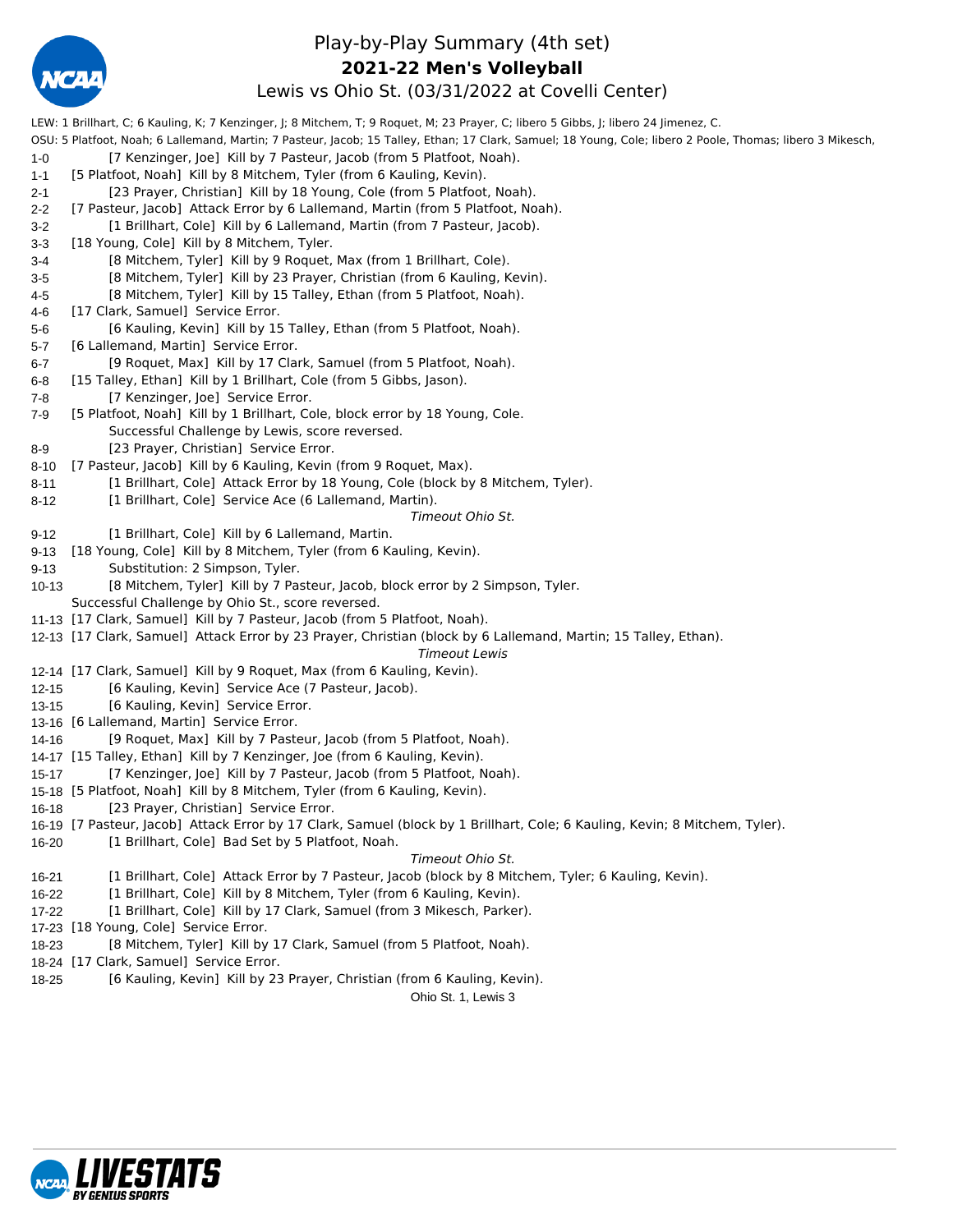

## Match Report - Set 4 **2021-22 Men's Volleyball** Lewis vs Ohio St. (03/31/2022 at Covelli Center)

|             |                      |                |                      |      |             |                 |        |                |                |              | Attack         |           |                   |              | Set            |       |                |                | Serve          |       |                          | Reception            |                          |                 |              | <b>Block</b>   |              |                          |      |
|-------------|----------------------|----------------|----------------------|------|-------------|-----------------|--------|----------------|----------------|--------------|----------------|-----------|-------------------|--------------|----------------|-------|----------------|----------------|----------------|-------|--------------------------|----------------------|--------------------------|-----------------|--------------|----------------|--------------|--------------------------|------|
|             | ## Lewis             |                |                      |      |             | $1$ (2) 3 (4) 5 |        | S              | K              | Е            | <b>TA</b>      |           | Pct Ast Err TA    |              |                |       |                | Pct SA SE TA   |                | Pct   | $0$ RE                   |                      |                          | $Pct  $ Dig $ $ |              | BS BA BE       |              | <b>BHE</b>               | Pts  |
|             | 1 Brillhart, Cole    |                |                      |      |             |                 | п      |                | 2              |              | 4              | .500      | 1                 |              | 1              | 1.000 | $\mathbf{1}$   |                | 8              | 1.000 | $\overline{4}$           |                      | 1.000                    | $\overline{2}$  |              |                |              |                          | 3.5  |
|             |                      |                | 2 Simpson, Tyler     |      |             |                 | $\Box$ |                |                |              |                | .000      |                   |              |                | .000  |                |                |                | .000  |                          |                      | .000                     |                 |              |                |              |                          | 0.0  |
|             | 5 Gibbs, Jason       |                |                      |      |             |                 | L      | 1              |                |              |                | .000      | $\mathbf{1}$      |              | 2              | .500  |                |                |                | .000  | $\overline{2}$           |                      | 1.000                    | $\mathbf{1}$    |              |                |              |                          | 0.0  |
|             | 6 Kauling, Kevin     |                |                      |      |             |                 | п      |                |                |              |                | 1.000     | 8                 |              | 17             | .471  | $\mathbf{1}$   | $\mathbf 1$    | $\overline{4}$ | .750  | $\sim 100$               |                      | .000                     |                 |              | $\overline{2}$ |              |                          | 3.0  |
|             | 7 Kenzinger, Joe     |                |                      |      |             |                 | п      | 1              | 1              |              | $\overline{2}$ | .500      |                   |              |                | .000  |                | 1              | 3              | .667  | $\mathbf{r}$             | $\mathbf{r}$         | .000                     |                 |              |                |              | $\cdot$                  | 1.0  |
|             |                      |                | 8 Mitchem, Tyler     |      |             |                 | ■      | 1              | 5              |              | 6              | .833      |                   |              |                | .000  |                |                | 5              | 1.000 |                          |                      | .000                     | $\mathbf{1}$    | $\mathbf{1}$ | $\mathbf{2}$   |              | $\overline{\phantom{a}}$ | 7.0  |
|             | 9 Roquet, Max        |                |                      |      |             |                 | ш      | 1              | $\overline{2}$ |              | 6              | .333      | -1                |              | $\overline{2}$ | .500  |                |                | 2              | 1.000 | $\overline{7}$           | $\cdot$              | 1.000                    |                 |              |                |              |                          | 2.0  |
|             |                      |                | 23 Prayer, Christian |      |             |                 | п      | $\overline{1}$ | $\overline{2}$ | $\mathbf{1}$ | 3              | .333      |                   |              |                | .000  |                | 2              | 3              | .333  |                          |                      | .000                     | 2               |              |                |              |                          | 2.0  |
|             |                      |                | 24 Jimenez, Carlos   |      |             |                 | L      | 1              |                |              |                |           |                   |              |                |       |                |                |                |       | $\blacksquare$           |                      |                          | $\blacksquare$  |              |                |              | $\cdot$                  |      |
| <b>TEAM</b> |                      |                |                      |      |             |                 |        |                |                |              |                | .000      |                   |              |                | .000  |                |                |                | .000  |                          |                      | .000                     | $\cdot$         |              |                |              | $\blacksquare$           | 0.0  |
|             | <b>Totals</b>        |                |                      |      |             |                 |        | 4              | 13             | 1            | 22             | $.545$ 11 |                   |              | 22             | .500  | $\overline{2}$ | $\overline{4}$ | 25             | .840  | 13                       |                      | 1.000                    | 6               | $\mathbf{1}$ | 5              |              |                          | 18.5 |
|             |                      |                |                      |      |             |                 |        |                |                |              |                |           |                   |              |                |       |                |                |                |       |                          |                      |                          |                 |              |                |              |                          |      |
|             | <b>Attack By Set</b> |                |                      |      |             |                 |        |                |                |              |                |           |                   |              |                |       |                |                |                |       |                          |                      | <b>TOTAL TEAM BLOCKS</b> |                 |              |                |              | 3.5                      |      |
| Set         | K                    | Е              | TA                   |      | Pct Sideout | Pct             |        |                |                |              |                |           | <b>SET SCORES</b> |              |                |       |                |                | 1              | 2     |                          | 3                    | 4                        |                 |              |                |              | Team records:            |      |
| 1           | 13                   | $\overline{4}$ | 30                   | .300 | $20 - 25$   | 80%             |        |                |                |              |                |           | Lewis             |              |                |       |                | (3)            | 26             | 17    | 25                       |                      | 25                       |                 |              |                | $13-10, 5-6$ |                          |      |
| 2           | 11                   | 3              | 16                   | .500 | $14 - 24$   | 58%             |        |                |                |              |                |           | Ohio St.          |              |                |       |                | (1)            | 24             | 25    | 23                       |                      | 18                       |                 |              |                | $10-13, 4-7$ |                          |      |
| 3           | 14                   | 6              | 32                   | .250 | 15-24       | 62%             |        |                |                |              |                |           |                   |              |                |       |                |                |                |       |                          |                      |                          |                 |              |                |              |                          |      |
| 4           | 13                   | 1              | 22                   | .545 | $16 - 18$   | 88%             |        |                |                |              |                |           |                   |              |                |       |                |                |                |       |                          |                      |                          |                 |              |                |              |                          |      |
|             | ## Ohio St.          |                |                      |      |             |                 |        |                |                |              | Attack         |           |                   |              | Set            |       |                |                | Serve          |       |                          | Reception            |                          |                 |              | <b>Block</b>   |              |                          |      |
|             |                      |                |                      |      |             | (1) 2 (3) 4 5   |        | S              | K              | Е            | <b>TA</b>      |           | Pct Ast Err TA    |              |                |       |                | Pct SA SE TA   |                | Pct   |                          | $0$ RE               |                          | $Pct $ Dig $ $  |              | BS BA BE       |              | <b>BHE</b>               | Pts  |
|             |                      |                | 2 Poole, Thomas      |      |             |                 | Г      | 1              |                |              |                | .000      |                   |              |                | .000  |                |                |                | .000  |                          |                      | .000                     | $\mathbf{1}$    |              |                |              | $\mathbf{r}$             | 0.0  |
|             |                      |                | 3 Mikesch, Parker    |      |             |                 | L      |                |                |              |                | .000      | 1                 |              | $\mathbf{1}$   | 1.000 |                |                |                | .000  | 13                       | $\ddot{\phantom{a}}$ | 1.000                    |                 |              |                |              |                          | 0.0  |
|             | 5 Platfoot, Noah     |                |                      |      |             |                 | п      | 1              |                |              |                | .000      | 9                 | 1            | 23             | .391  |                |                | 3              | 1.000 |                          | $\ddot{\phantom{a}}$ | .000                     | 1               |              |                |              | $\cdot$                  | 0.0  |
|             |                      |                | 6 Lallemand, Martin  |      |             |                 | ■      |                | 2              | $\mathbf{1}$ | $\overline{7}$ | .143      |                   |              | $\mathbf{1}$   | .000  |                | $\overline{2}$ | $\overline{2}$ | .000  | $\mathbf{1}$             | $\overline{1}$       | .500                     | $\mathbf{1}$    |              | 1              |              | $\overline{\phantom{a}}$ | 2.5  |
|             | 7 Pasteur, Jacob     |                |                      |      |             |                 | ■      | 1              | 5              | 1            | 6              | .667      | 1                 |              | $\mathbf{1}$   | 1.000 |                |                | 3              | 1.000 | 5                        | $\mathbf 1$          | .833                     | 1               |              |                |              |                          | 5.0  |
|             | 15 Talley, Ethan     |                |                      |      |             |                 | п      | 1              | $\overline{2}$ |              | $\overline{2}$ | 1.000     |                   |              |                | .000  |                |                | $\overline{2}$ | 1.000 | $\mathbf{r}$             |                      | .000                     |                 |              |                |              |                          | 2.5  |
|             | 17 Clark, Samuel     |                |                      |      |             |                 | П      | 1              | 3              | 1            | 6              | .333      |                   |              |                | .000  |                | 2              | 5              | .600  | $\overline{\phantom{a}}$ |                      | .000                     | 1               |              |                |              | $\cdot$                  | 3.0  |
|             | 18 Young, Cole       |                |                      |      |             |                 | п      | 1              |                | $\mathbf{1}$ | 5              | .000      |                   |              | $\mathbf{1}$   | .000  |                | $\mathbf{1}$   | 3              | .667  |                          |                      | .000                     | $\mathbf{1}$    |              |                | 1            |                          | 1.0  |
| <b>TEAM</b> |                      |                |                      |      |             |                 |        |                |                |              |                | .000      |                   |              |                | .000  |                |                |                | .000  | $\cdot$                  | $\sim$               | .000                     | $\blacksquare$  |              |                |              | $\bullet$                | 0.0  |
|             | <b>Totals</b>        |                |                      |      |             |                 |        | 4              | 13             | 4            | 26             | .346 11   |                   | $\mathbf{1}$ | 27             | .407  |                | 5              | 18             | .722  | 19                       | $\overline{c}$       | .905                     | 6               |              | 2              | 1            |                          | 14.0 |

#### **Attack By Set**

| Set K |    |  | E TA Pct Sideout     | Pct |
|-------|----|--|----------------------|-----|
|       |    |  | 1 13 7 30 .200 19-25 | 76% |
|       |    |  | 2 15 2 19 684 15-18  | 83% |
| 3     |    |  | 13 5 35 .229 14-24   | 58% |
| 4     | 13 |  | 4 26 .346 16-25      | 64% |

#### TOTAL TEAM BLOCKS **1.0**

| Site: Columbus. Ohio (Covelli Center)                            |  |  |
|------------------------------------------------------------------|--|--|
|                                                                  |  |  |
| Referees: Brian Hemelgarn, Diane Hood, Jeff Kline, Jim Visgaitis |  |  |

|              |    | $\overline{\mathbf{2}}$ | 3                    | Total |
|--------------|----|-------------------------|----------------------|-------|
| Tie Scores   |    |                         | $15 \t 0 \t 10 \t 3$ | 28    |
| Lead changes | 60 |                         | 4                    | 11    |

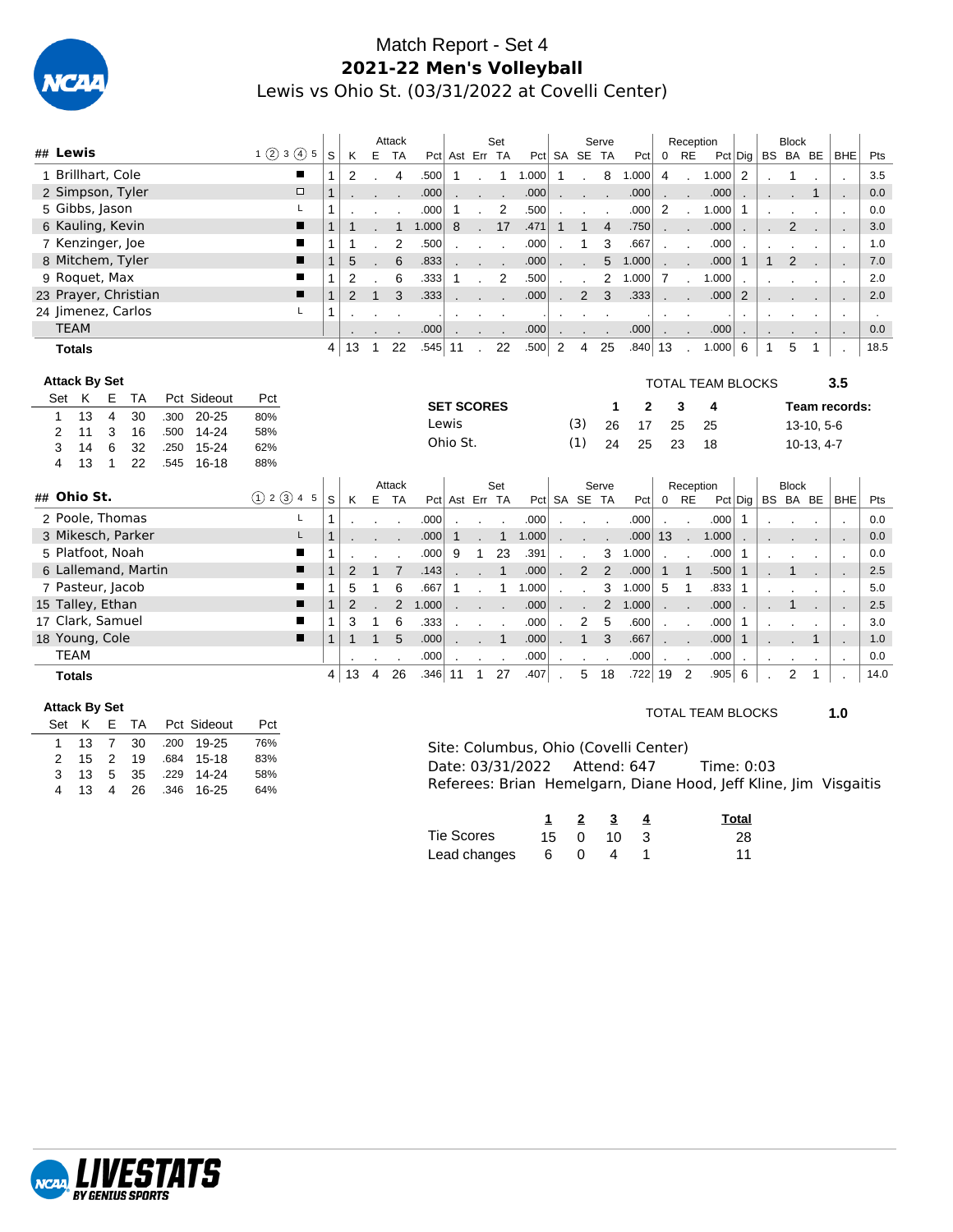|                                                                  |                                       |                          |                                   |                                  |                          |                             |                |                          |     |            |                | Volleyball Summary By Set<br>2021-22 Men's Volleyball |                                                           |                   |                                      |                        |                   |                      |                                     |                          |                |             |                      |                              |        |                                    |                 |
|------------------------------------------------------------------|---------------------------------------|--------------------------|-----------------------------------|----------------------------------|--------------------------|-----------------------------|----------------|--------------------------|-----|------------|----------------|-------------------------------------------------------|-----------------------------------------------------------|-------------------|--------------------------------------|------------------------|-------------------|----------------------|-------------------------------------|--------------------------|----------------|-------------|----------------------|------------------------------|--------|------------------------------------|-----------------|
|                                                                  |                                       |                          |                                   |                                  |                          |                             |                | Lewis vs Ohi             |     |            |                |                                                       |                                                           |                   | o St. (03/31/2022 at Covelli Center) |                        |                   |                      |                                     |                          |                |             |                      |                              |        |                                    |                 |
| Lewis<br>##                                                      | 5<br>$\bigodot$<br>S<br>$\odot$       | ×<br>w                   | <b>Attack</b><br>$\tilde{H}$<br>Ш | Ast<br>Pct                       | Serve<br>SÃ              | RE<br>55                    | big            | BS BA BE<br><b>Block</b> |     | <b>BHE</b> | Pts            | K-E-TA                                                | $\Omega$<br>Set <sub>1</sub><br>$\mathbb{S}^{\mathbb{A}}$ | Bik               | K-E-TA                               | Set 2<br>$\mathbb S$   | $\Box$            | $\frac{1}{2}$        | K-E-TA                              | $\Omega$<br>Set 3<br>SÁ  | Вlk            | K-E-TA      | ≏<br>Set 4<br>S      | $\frac{1}{2}$                | K-E-TA | Set 5<br>$\mathbb{S}^{\mathbb{A}}$ | Bik<br>Δ        |
| Brillhart, Cole                                                  | ш<br>Д<br>$\Box$                      | 5<br>4                   | $\frac{1}{2}$<br>$\sim$           | $\overline{300}$                 |                          | $\mathbf{\Omega}$<br>$\sim$ | ω              | ო                        |     |            | 7.5            | $1 - 0 - 1$                                           |                                                           |                   |                                      |                        |                   | $\overline{0}$       | $2 - 2 - 5$                         |                          | $\overline{c}$ | $2 - 0 - 4$ | N                    | $\overline{c}$               |        |                                    |                 |
| Simpson, Tyler<br>$\sim$                                         | □                                     |                          |                                   | 000                              |                          |                             |                |                          |     |            | 0.0            |                                                       |                                                           |                   |                                      |                        |                   |                      |                                     |                          |                |             |                      |                              |        |                                    |                 |
| Morgan, Tyler<br>S                                               |                                       | S                        |                                   | $\overline{c}$<br>1.00           |                          |                             | S              | ω                        |     |            | 3.5            |                                                       |                                                           | $0-2$             | $1 - 0 - 1$                          |                        |                   |                      |                                     | $\sim$ $\sim$            | $\overline{c}$ |             |                      |                              |        |                                    |                 |
| Gibbs, Jason<br>S                                                |                                       | 4                        |                                   | S<br>$ 000\rangle$               |                          |                             | $\overline{ }$ |                          |     |            | 0.0            | $0 - 0 - 1$                                           |                                                           |                   |                                      |                        |                   |                      |                                     |                          |                |             |                      |                              |        |                                    |                 |
| Kauling, Kevin<br>$\circ$                                        |                                       | 4<br>4                   | $\infty$<br>$\mathbf{\sim}$       | 32<br>250                        |                          | $\sim$                      |                | 4                        |     |            | 7.0            | $1 - 0 - 1$                                           |                                                           | $\overline{c}$    | $2 - 1 - 3$                          |                        |                   | $\overline{C}$       | $0 - 1 - 3$                         | S                        |                | $1 - 0 - 1$ |                      | $0-2$                        |        |                                    |                 |
| Kenzinger, Joe                                                   |                                       | 5<br>4                   | $\overline{ }$                    | 571                              |                          | $\mathbf{\Omega}$           |                | $\mathbf{\Omega}$        |     |            | 6.0            | $2 - 1 - 3$                                           |                                                           | $\overline{0}$    | $1 - 0 - 1$                          |                        |                   | $\overline{0}$ -1    | $1 - 0 - 1$                         |                          |                | $1 - 0 - 2$ |                      |                              |        |                                    |                 |
| Mitchem, Tyler<br>$\infty$                                       |                                       | $\overline{20}$<br>4     | 29<br>$\sim$                      | 621                              |                          |                             | $\sim$         |                          |     |            | 25.5           | $5 - 1 - 8$                                           |                                                           | $0-2$             | $5 - 1 - 7$                          |                        |                   |                      | $5 - 0 - 8$                         |                          | $0 - 3$        | $5 - 0 - 6$ |                      | $1 - 2$                      |        |                                    |                 |
| Roquet, Max<br>ၜ                                                 |                                       | $\infty$<br>4            | 23<br>S                           | $\mathbf{\Omega}$<br>217         |                          |                             | $\circ$        |                          |     |            | 9.0            | $2 - 2 - 7$                                           |                                                           | $\overline{0}$ -1 | $1 - 1 - 3$                          |                        |                   |                      | $-0-5$                              | $\mathbf{\Omega}$        | $\overline{0}$ | $2 - 0 - 6$ |                      |                              |        |                                    |                 |
| Phelan, Jared<br>$\tilde{c}$                                     |                                       | $\overline{ }$           |                                   | 000                              |                          |                             |                |                          |     |            | 0.0            |                                                       |                                                           |                   |                                      |                        |                   |                      |                                     |                          |                |             |                      |                              |        |                                    |                 |
| Sack, Michael<br>$\overline{1}$                                  |                                       | $\overline{\phantom{0}}$ | S<br>$\sim$                       | $-0.667$                         |                          |                             |                |                          |     |            | 0.0            |                                                       |                                                           |                   |                                      |                        |                   |                      | $0 - 2 - 3$                         |                          |                |             |                      |                              |        |                                    |                 |
| Burzlaff, Carter<br>é,                                           |                                       |                          |                                   |                                  |                          |                             |                |                          |     |            |                |                                                       |                                                           |                   |                                      |                        |                   |                      |                                     |                          |                |             |                      |                              |        |                                    |                 |
| Davis, John<br>22                                                | □■□                                   | S                        | $\overline{0}$                    | 006                              |                          |                             |                |                          |     |            |                | $2 - 0 - 9$                                           |                                                           |                   | $1 - 0 - 1$                          |                        |                   |                      |                                     |                          |                |             |                      |                              |        |                                    |                 |
| Prayer, Christian<br>23                                          | ■<br>◻                                | S<br>$\sim$ $\sim$       | $\infty$<br>$\sim$                | 375                              |                          | ო                           | 4              |                          |     |            | 3.0<br>5.0     |                                                       |                                                           |                   |                                      |                        |                   |                      | $3 - 1 - 5$                         | $\sim$                   |                | $2 - 1 - 3$ |                      |                              |        |                                    |                 |
| Jimenez, Carlos<br>24                                            | $\overline{\phantom{a}}$              | 4                        |                                   |                                  |                          |                             |                |                          |     |            |                |                                                       |                                                           |                   |                                      |                        |                   |                      |                                     |                          |                |             |                      |                              |        |                                    |                 |
| TEAM                                                             |                                       |                          |                                   | 000                              |                          | S                           |                |                          |     |            | $\overline{0}$ |                                                       |                                                           |                   |                                      |                        |                   |                      |                                     |                          |                |             |                      |                              |        |                                    |                 |
|                                                                  |                                       |                          |                                   |                                  |                          |                             |                |                          |     |            |                |                                                       |                                                           |                   |                                      |                        |                   |                      |                                     |                          |                |             |                      |                              |        |                                    |                 |
| Totals                                                           |                                       | 5<br>4                   | 100<br>$\frac{4}{4}$              | .370 48                          | 4                        | $\overline{ }$<br>15        | 27             | $\overline{2}$           | S   |            | 66.5           | .300                                                  | $\infty$                                                  | 3.5               | 500                                  |                        |                   | 1.5                  | 250                                 | 13                       | 3.0            | 545         | ဖ<br>$\sim$          | 3.5                          |        |                                    |                 |
| Lewis Attack By Set                                              |                                       |                          |                                   |                                  |                          | Ohio St. Attack By Set      |                |                          |     |            |                |                                                       |                                                           |                   |                                      |                        |                   |                      |                                     |                          |                |             |                      |                              |        |                                    |                 |
| F<br>ш<br>×<br>Šē                                                | Sideout<br>Pct                        | <b>Pct</b>               |                                   |                                  | Set                      | ×                           | ш              | Ě                        | Pct | Sideout    | Pct            |                                                       |                                                           |                   | SET SCORES                           |                        |                   |                      |                                     | ∾                        | ო              | 4           |                      | Team records:                |        |                                    | Team Blocks:    |
| $\rm ^{8}$<br>4<br>$\frac{3}{2}$                                 | 20-25<br>300                          | 80%                      |                                   |                                  | $\overline{\phantom{0}}$ | $\frac{3}{2}$               |                | <b>200</b><br>$\rm 8$    |     | 19-25      | 76%            |                                                       |                                                           |                   |                                      |                        |                   |                      |                                     |                          |                |             |                      |                              |        |                                    |                 |
| $\frac{6}{5}$<br>ო<br>Ξ<br>$\sim$                                | $14 - 24$<br>500                      | 58%                      |                                   |                                  | $\sim$ $\sim$ $\sim$     | 15                          | $\sim$         | 684<br>6Ļ                |     | $15 - 18$  | 83%            |                                                       |                                                           |                   | Lewis                                |                        |                   | $\widetilde{\omega}$ | 84                                  | 75                       | 88             | 25          |                      | $13-10, 5-6$<br>$10-13, 4-7$ |        | 11.5                               |                 |
| 32<br>ဖ<br>$\ddot{4}$<br>S                                       | 15-24<br>250                          | 62%                      |                                   |                                  |                          | $\frac{3}{2}$               | S              | .229<br>35               |     | $14 - 24$  | 58%            |                                                       |                                                           |                   | Ohio St.                             |                        |                   |                      |                                     |                          |                |             |                      |                              |        | 5.5                                |                 |
| $\frac{3}{2}$<br>↴                                               | $16 - 18$<br>545                      | 88%                      |                                   |                                  |                          | $\frac{3}{2}$               |                | .346<br>26               |     | 16-25      | 64%            |                                                       |                                                           |                   |                                      |                        |                   |                      |                                     |                          |                |             |                      |                              |        |                                    |                 |
|                                                                  |                                       |                          | <b>Attack</b>                     |                                  | Serve                    |                             |                | <b>Block</b>             |     |            |                |                                                       | Set <sub>1</sub>                                          |                   |                                      | Set <sub>2</sub>       |                   |                      |                                     | Set 3                    |                |             | Set 4                |                              |        | Set 5                              |                 |
| Ohio St.<br>##                                                   | ပ<br>4<br>ⓒ<br>$\mathbf{\Omega}$<br>E | ×<br>S                   | $\widetilde{\mathsf{L}}$<br>Ш     | Ast<br>$\overline{c}$            | SÁ                       | RE<br>59                    | Dig            | BS BA BE                 |     | BHE        | Pts            | K-E-TA                                                | ≏<br>$\mathbb{S}^{\mathbb{A}}$                            | ВĶ                | K-E-TA                               | $\mathcal{L}_{\infty}$ | $\Omega$          | $\frac{1}{100}$      | K-E-TA                              | $\Omega$<br>SÁ           | $\frac{1}{2}$  | $K-E-TA$    | $\Omega$<br>$\delta$ | $\frac{1}{2}$                | K-E-TA | $\mathbb S$                        | Bik<br>$\Omega$ |
| Poole, Thomas<br>$\sim$                                          |                                       | 4                        |                                   | 800                              |                          |                             | ო              |                          |     |            | 0.0            |                                                       |                                                           |                   |                                      |                        | $\mathbf{\Omega}$ |                      |                                     |                          |                |             |                      |                              |        |                                    |                 |
| Mikesch, Parker<br>$\mathfrak{S}$                                |                                       | 4                        |                                   | $\boldsymbol{\varsigma}$<br> 000 |                          |                             |                |                          |     |            | $0.0$<br>2.5   |                                                       |                                                           | $\cdot$           |                                      |                        |                   |                      |                                     |                          |                |             |                      |                              |        |                                    |                 |
| Platfoot, Noah<br>LO                                             |                                       | 4                        | S                                 | 43<br> 000                       |                          |                             | ဖ              |                          |     |            |                |                                                       | $\mathbf{\Omega}$                                         | $\overline{c}$    | $0 - 0 - 1$                          | Ν                      |                   |                      | $0 - 0 - 2$                         | S                        |                |             |                      |                              |        |                                    |                 |
| Lallemand, Martin<br>$\mathbf \omega$                            |                                       | 13<br>4                  | 30<br>ဖ                           | 233                              |                          | 2                           | 4              |                          |     |            | 14.5           | $5 - 2 - 11$                                          |                                                           | $\cdot$           | $1 - 2 - 3$                          |                        |                   |                      | $5 - 1 - 9$                         | $\boldsymbol{\sim}$      |                | $2 - 1 - 7$ |                      | $\overline{d}$               |        |                                    |                 |
| Pasteur, Jacob                                                   |                                       | $\overline{4}$<br>4      | 23<br>မာ                          | 391                              |                          | 4                           | ပ              |                          |     |            | 16.0           | $3 - 2 - 7$                                           | S                                                         | $\overline{C}$    | $5 - 0 - 5$                          |                        |                   |                      | $1 - 2 - 5$                         | $\overline{\phantom{0}}$ | $\overline{C}$ | $5 - 1 - 6$ |                      |                              |        |                                    |                 |
| Teune, Kyle<br>$\overline{4}$                                    | п                                     | $\sim$                   |                                   | 000                              |                          |                             |                |                          |     |            | 0.0            |                                                       |                                                           |                   |                                      |                        |                   |                      |                                     |                          |                |             |                      |                              |        |                                    |                 |
| Talley, Ethan<br>15                                              |                                       | Ю<br>4                   | 6                                 | 833                              |                          | 4                           |                |                          |     |            | 7.5            |                                                       |                                                           | $-1$              | $1 - 0 - 1$                          |                        |                   |                      | $2 - 0 - 3$                         |                          |                | $2 - 0 - 2$ |                      | $\overline{C}$               |        |                                    |                 |
| 17 Clark, Samuel                                                 |                                       | 17<br>4                  | 55<br>ဖ                           | 297                              | $\mathbf{\Omega}$        | S                           |                |                          |     |            | 20.0           | $4 - 3 - 11$                                          | S                                                         |                   | $5 - 0 - 5$                          |                        |                   | $0 - 1$              | $5 - 2 - 15$                        | ς                        |                | $3 - 1 - 6$ |                      |                              |        |                                    |                 |
| 18 Young, Cole                                                   |                                       | 5<br>4                   | Ξ                                 | 364                              |                          | S                           | $\sim$         |                          |     |            | 6.0            | $1 - 0 - 1$                                           |                                                           | $\overline{0}$    | $3 - 0 - 4$                          |                        |                   |                      | $0 - 0 - 1$                         |                          | $\overline{c}$ | $1 - 5$     |                      |                              |        |                                    |                 |
| 20 Webb, Jimmy                                                   | П                                     | $\overline{\phantom{0}}$ |                                   | $ 000\rangle$                    |                          |                             |                |                          |     |            | 0.0            |                                                       |                                                           |                   |                                      |                        |                   |                      |                                     |                          |                |             |                      |                              |        |                                    |                 |
| TEAM                                                             |                                       |                          |                                   | 000                              |                          |                             |                |                          |     |            | 0.0            |                                                       |                                                           |                   |                                      |                        |                   |                      |                                     |                          |                |             |                      |                              |        |                                    |                 |
| Totals                                                           |                                       | 54<br>4                  | 18 110                            | $\frac{48}{5}$<br>.327           | L                        | 4<br>e,                     | 28             | $\mathbf{\Omega}$        | 2   |            | 66.5           | 200                                                   | $\tilde{ }$<br>$\overline{\phantom{0}}$                   | 2.5               | .684                                 | 4                      | $\sim$            | $\overline{1}$ .0    | 229                                 | ၜ<br>2                   | $\frac{0}{1}$  | 346         | ဖ                    | 1.0                          |        |                                    |                 |
| Site: Columbus, Ohio (Covelli Center)                            |                                       |                          |                                   |                                  |                          |                             |                |                          |     |            |                |                                                       |                                                           |                   |                                      |                        |                   |                      | ω<br>ี่                             | 41                       |                |             | <b>Total</b>         |                              |        |                                    |                 |
| Date: 03/31/2022                                                 | Attend: 647                           | Time: 0:03               |                                   |                                  |                          |                             |                |                          |     |            |                |                                                       |                                                           |                   | Tie Scores                           |                        |                   |                      | $\frac{1}{2}$                       | ო –                      |                |             |                      |                              |        |                                    |                 |
| Referees: Brian Hemelgarn, Diane Hood, Jeff Kline, Jim Visgaitis |                                       |                          |                                   |                                  |                          |                             |                |                          |     |            |                |                                                       |                                                           |                   | Lead changes                         |                        |                   | $\frac{a}{2}$        | $\overline{\mathcal{A}}$<br>$\circ$ |                          |                |             | 28                   |                              |        |                                    |                 |

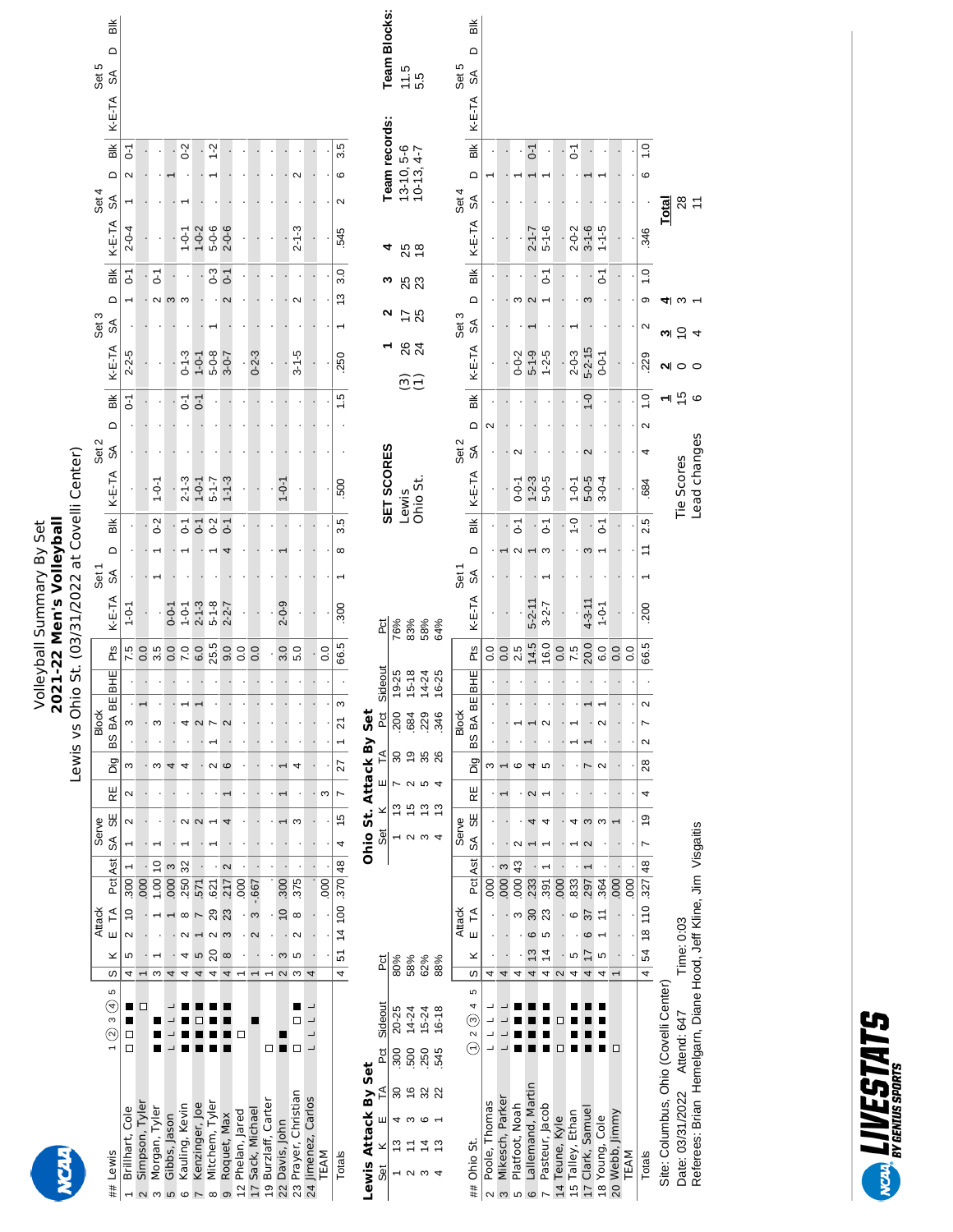## Enhanced Insights Summary<br>2021-22 Men's Volleyball Enhanced Insights Summary **2021-22 Men's Volleyball**

| l<br>(                                               |
|------------------------------------------------------|
| ;<br>)<br>Ç<br>$\frac{1}{\epsilon}$<br>$\frac{1}{2}$ |
| רמפופט<br> <br> <br>)<br>)<br>l                      |
| .<br>;                                               |
| $\frac{1}{2}$                                        |

|                     |                                          |                |               |          |                |            | Attacking     |                         |      |           |                 |        |        | First Ball Attack |               |     |      |          |                          |    |        | <b>Transition Attack</b>           |            |      |      |
|---------------------|------------------------------------------|----------------|---------------|----------|----------------|------------|---------------|-------------------------|------|-----------|-----------------|--------|--------|-------------------|---------------|-----|------|----------|--------------------------|----|--------|------------------------------------|------------|------|------|
| ## Ohio St.         | $(1)$ 2 (3) 4 5   5                      |                | ×             |          | Err Blk TA Pct |            |               | K%                      | Err% | Blk%      | ×               | Εr     | BIK TA |                   | Pct           | K%  | Err% | Blk%     | $\overline{\phantom{0}}$ | Εr | Blk TA | Pct                                | <b>K%</b>  | Err% | Blk% |
| 2 Poole, Thomas     |                                          |                |               |          |                |            |               |                         |      |           |                 |        |        |                   |               |     |      |          |                          |    |        |                                    |            |      |      |
| 3 Mikesch, Parker   |                                          | 4              |               |          |                |            |               |                         |      |           |                 |        |        |                   |               |     |      |          |                          |    |        |                                    |            |      |      |
| 5 Platfoot, Noah    |                                          |                |               |          |                |            |               |                         |      |           |                 |        |        |                   | 000           |     |      |          |                          |    |        | .000                               |            |      |      |
| 6 Lallemand, Martin |                                          | 4              | $\frac{1}{2}$ | m        | ω              | 30         | 233           | 43%                     | 10%  | 10%       |                 |        |        | $\frac{3}{2}$     | 000           | 23% | 8%   | 15%      | $\overline{C}$           |    |        | 412                                | 59%        | 12%  | 6%   |
| 7 Pasteur, Jacob    |                                          | 4              | $\vec{A}$     |          |                | 23         | 39            | 61%                     | 9%   | 13%       | თ               |        |        | $\vec{4}$         | 500           | 64% |      | 14%      | 5                        |    |        | 222                                | 56%        | 22%  | 11%  |
| 14 Teune, Kyle      | $\Box$<br>◻                              |                |               |          |                |            |               |                         |      |           |                 |        |        |                   |               |     |      |          |                          |    |        |                                    |            |      |      |
| 15 Talley, Ethan    |                                          |                | ư             |          |                | 6          | 833           | 83%                     |      |           |                 |        |        | 5                 | 800           | 80% |      |          |                          |    |        |                                    | 1.000 100% |      |      |
| 17 Clark, Samuel    |                                          | 4              | 17            | 3        | 3              | 37         | $\frac{5}{2}$ | 46%                     | 8%   | 8%        | $\overline{12}$ |        |        | 27                | 296           | 44% | 7%   | 7%       | Ю                        |    |        | 300 <sub>5</sub><br>$\overline{a}$ | 50%        | 10%  | 10%  |
| 18 Young, Cole      |                                          | 4              | m             |          |                |            | ق             | 45%                     |      | 9%        |                 |        |        |                   | $\frac{8}{3}$ | 40% |      | 10%      |                          |    |        |                                    | 1.000 100% |      |      |
| 20 Webb, Jimmy      | □                                        |                |               |          |                |            |               |                         |      |           |                 |        |        |                   |               |     |      |          |                          |    |        |                                    |            |      |      |
|                     |                                          |                | 4 54          | $\infty$ |                | 10 110 327 |               | 49%                     | 7%   | 9%        | $\approx$       | m      |        | $\overline{C}$    | 314 46%       |     | 4%   | 10%      | 22                       | LN | m      | $\overline{a}$                     | .350 55%   | 13%  | 8%   |
|                     |                                          |                |               |          |                |            |               | First Transition Attack |      |           |                 | ÖÖ     |        |                   | <b>Block</b>  |     |      |          | Serve                    |    |        |                                    | Reception  |      |      |
| ## Ohio St.         | $(1)$ 2 $(3)$ 4 5                        | $\overline{a}$ | ×             | Εr       |                | Blk TA Pct |               | K%                      |      | Err% Blk% | DTK             | ⊺<br>T | 24     | <b>BS</b>         | BA2 BA3       |     | ₩.   | 55<br>SA | ∫<br>T                   | č  | SE%    | $\circ$                            | RE FBSO%   |      |      |
| 2 Poole. Thomas     | $\begin{array}{c} \n\hline\n\end{array}$ |                |               |          |                |            |               |                         |      |           |                 |        | 67%    |                   |               |     |      |          |                          |    |        |                                    |            |      |      |

|                     |                  |   |                          |    |        |                |                      | First Transition Attack |         |           |            | Dig            |      |        | <b>Block</b> |                         |    |                | Serve         |                |     |                | Reception     |                   |
|---------------------|------------------|---|--------------------------|----|--------|----------------|----------------------|-------------------------|---------|-----------|------------|----------------|------|--------|--------------|-------------------------|----|----------------|---------------|----------------|-----|----------------|---------------|-------------------|
| ## Ohio St.         | 0.2045           |   | $\overline{\phantom{a}}$ |    |        |                | Err Blk TA Pct       | K%                      |         | Err% Blk% | <b>DTK</b> | $\overline{1}$ | Pct  | 8S     | BA2 BA3      | BE                      | SÁ | 55             | TA            | Pct            | SE% | $\circ$        | RE FBSO%      |                   |
| 2 Poole, Thomas     |                  |   |                          |    |        |                |                      |                         |         |           |            |                | 67%  |        |              |                         |    |                |               |                |     |                |               |                   |
| 3 Mikesch, Parker   |                  |   |                          |    |        |                |                      |                         |         |           |            |                | 100% |        |              |                         |    |                |               |                |     | 55             | 40%           |                   |
| 5 Platfoot, Noah    |                  |   |                          |    |        |                |                      |                         |         |           |            |                | 17%  |        |              |                         |    |                | മ             | 1.000          |     |                |               |                   |
| 6 Lallemand, Martin |                  |   |                          |    |        | $\overline{4}$ | <b>500</b>           | 64%                     | 14%     |           |            |                | 25%  |        |              |                         |    |                | $\mathbf{r}$  | .692           | 31% | $\overline{C}$ | 58%           |                   |
| 7 Pasteur, Jacob    |                  |   |                          |    |        |                | 222                  | 56%                     | 22%     | 11%       |            |                | 40%  |        |              |                         |    |                | $\frac{8}{1}$ | 778            | 22% | $\overline{a}$ | 30%           |                   |
| 14 Teune, Kyle      | $\Box$<br>$\Box$ |   |                          |    |        |                |                      |                         |         |           |            |                |      |        |              |                         |    |                |               | 1.000          |     |                |               |                   |
| 15 Talley, Ethan    |                  |   |                          |    |        |                |                      |                         |         |           |            |                |      |        |              |                         |    |                | $\supseteq$   | $\frac{60}{1}$ | 40% |                |               |                   |
| 17 Clark, Samuel    |                  | 4 |                          |    |        |                | 9 222                | 44%                     | 11%     | 11%       |            |                | 29%  |        |              |                         |    |                |               | 824            | 18% |                |               |                   |
| 18 Young, Cole      |                  |   |                          |    |        |                | 1.000                | 100%                    |         |           |            |                | ೦%   |        |              |                         |    |                |               | .667           | 33% |                |               |                   |
| 20 Webb, Jimmy      | ◻                |   |                          |    |        |                |                      |                         |         |           |            |                |      |        |              |                         |    |                |               | 500            | 50% |                |               |                   |
| Team                |                  |   |                          |    |        |                |                      |                         |         |           |            |                |      |        |              |                         |    |                |               |                |     |                |               |                   |
|                     |                  |   | $4 \mid 19$              | Ľņ | $\sim$ | 33             | 364                  |                         | 58% 15% | 6%        | $\circ$    | $\frac{8}{2}$  | 32%  | $\sim$ |              | $\overline{\mathsf{C}}$ |    | $\overline{a}$ | 5             | 791 21%        |     | 77             | 42%           |                   |
| ## Ohio St.         |                  |   |                          |    |        |                | Site: Columbus, Ohio | Covelli Center          |         |           |            |                |      |        | SET SCORES   |                         |    |                |               |                |     |                | Team records: | <b>Team Block</b> |

| Team Blocks:<br>eam records:<br>$1 \quad 2 \quad 3$ | 10.5<br>25<br>25<br>$\overline{1}$        | 5.5<br>$13-10, 5-6$<br>$10-13, 4-7$<br>$\frac{8}{3}$<br><b>23</b><br>25 |                       |                       |                                                                 |                   |              |
|-----------------------------------------------------|-------------------------------------------|-------------------------------------------------------------------------|-----------------------|-----------------------|-----------------------------------------------------------------|-------------------|--------------|
|                                                     | 26                                        | $\overline{24}$                                                         |                       |                       |                                                                 |                   |              |
|                                                     |                                           | ີ<br>ອີ ວີ                                                              |                       |                       |                                                                 |                   |              |
| <b>SET SCORES</b>                                   | ewis                                      | Jhio St.                                                                |                       |                       |                                                                 | $\frac{rad}{28}$  |              |
|                                                     |                                           |                                                                         |                       |                       |                                                                 |                   |              |
|                                                     | 547 Time: 0:03<br>Diane Hood, Jeff Kline, |                                                                         |                       |                       |                                                                 | $\frac{1}{2}$     |              |
|                                                     |                                           |                                                                         |                       |                       |                                                                 |                   |              |
| Center <sup>1</sup>                                 |                                           |                                                                         |                       |                       |                                                                 |                   |              |
| Site: Columbus, Ohio (Covelli                       | Date: 03/31/2022 Attend: 6-               | Referees: Brian Hemelgarn, I                                            | Jim Visgaitis         |                       |                                                                 | <b>Tie Scores</b> | Lead changes |
|                                                     |                                           |                                                                         |                       |                       |                                                                 |                   |              |
|                                                     |                                           |                                                                         |                       |                       |                                                                 |                   |              |
|                                                     |                                           |                                                                         |                       |                       |                                                                 |                   |              |
|                                                     |                                           |                                                                         |                       |                       |                                                                 |                   |              |
|                                                     |                                           |                                                                         |                       |                       |                                                                 |                   |              |
| ## Ohio St.                                         | $\frac{80%}{1}$<br>Set SO                 | $1 \t19$                                                                | 76%<br>83%<br>2<br>15 | 58%<br>$\frac{14}{1}$ | $\frac{16}{64} \quad \frac{64\%}{70\%} \quad \frac{57\%}{64\%}$ |                   |              |

BA2 = Block Assist with 2 BA3 = Block Assist with 3 PS = Points scoring FBSO = First Ball on SideOut SO = Side out won ESO = Earned side out SO = Side out won ESO = Earned side out FBSO = First Ball on SideOut PS = Points scoring Blk = Attack blocked  $\quad$  DTK = Dig To Kill  $\quad$  BA2 = Block Assist with 2  $\quad$  BA3 = Block Assist with 3  $B$ lk = Attack blocked  $DTK =$  Dig To Kill Err = Attack in Net or Out  $\qquad$  Blk = Attack blocked  $\qquad$  DTK = Dig To Kill Err = Attack in Net or Out